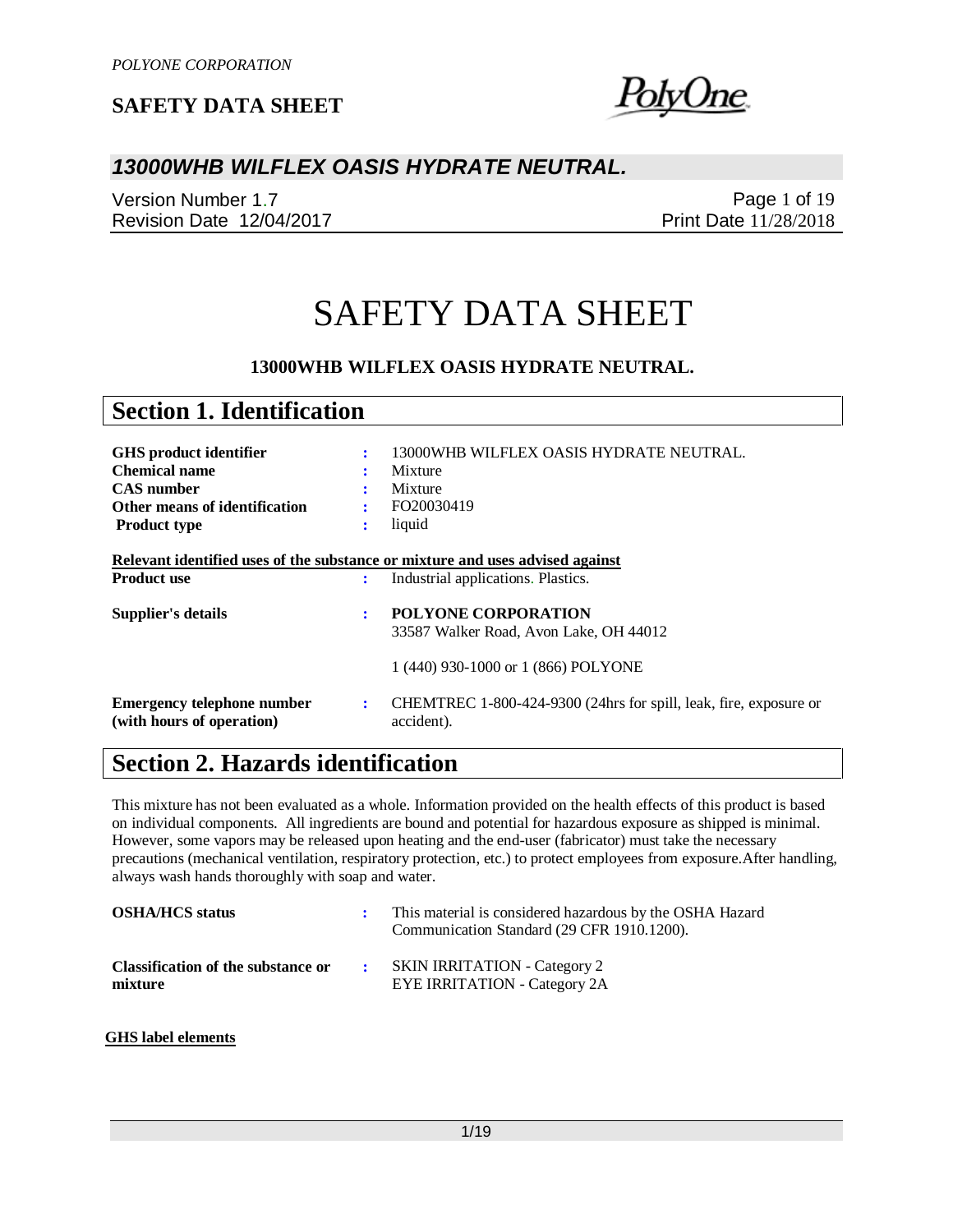

# *13000WHB WILFLEX OASIS HYDRATE NEUTRAL.*

|                                                          | Page $2$ of $19$ |
|----------------------------------------------------------|------------------|
| Revision Date 12/04/2017<br><b>Print Date 11/28/2018</b> |                  |

| <b>Hazard</b> pictograms           | ÷              |                                                                                                                                           |
|------------------------------------|----------------|-------------------------------------------------------------------------------------------------------------------------------------------|
| <b>Signal word</b>                 | :              | Warning                                                                                                                                   |
| <b>Hazard statements</b>           | ÷              | Causes serious eye irritation.                                                                                                            |
|                                    |                | Causes skin irritation.                                                                                                                   |
| <b>Precautionary statements</b>    |                |                                                                                                                                           |
| <b>General</b>                     | :              | Not applicable.                                                                                                                           |
| <b>Prevention</b>                  | ÷              | Wear protective gloves. Wear eye or face protection. Wash hands                                                                           |
|                                    |                | thoroughly after handling.                                                                                                                |
| <b>Response</b>                    | $\ddot{\cdot}$ | IF ON SKIN: Wash with plenty of soap and water. Take off                                                                                  |
|                                    |                | contaminated clothing and wash it before reuse. If skin irritation                                                                        |
|                                    |                | occurs: Get medical attention. IF IN EYES: Rinse cautiously with                                                                          |
|                                    |                | water for several minutes. Remove contact lenses, if present and easy<br>to do. Continue rinsing. If eye irritation persists: Get medical |
|                                    |                | attention.                                                                                                                                |
| <b>Storage</b>                     | :              | Not applicable.                                                                                                                           |
| <b>Disposal</b>                    |                | Not applicable.                                                                                                                           |
| <b>Supplemental label elements</b> |                | None known.                                                                                                                               |
| Hazards not otherwise classified   | ፡              | None known.                                                                                                                               |

# **Section 3. Composition/information on ingredients**

| Substance/mixture             | Mixture    |
|-------------------------------|------------|
| <b>Chemical name</b>          | Mixture    |
| Other means of identification | FO20030419 |

#### **CAS number/other identifiers**

| <b>Ingredient name</b>                      | $\frac{1}{2}$ | <b>CAS</b> number |
|---------------------------------------------|---------------|-------------------|
| Distillates (petroleum), hydrotreated light | $10 - 25$     | 64742-47-8        |
|                                             |               |                   |
| 1,2-Propanediol                             | $0 - 10$      | $57 - 55 - 6$     |
|                                             |               |                   |
| Urea                                        | $0 - 5$       | $57-13-6$         |
|                                             |               |                   |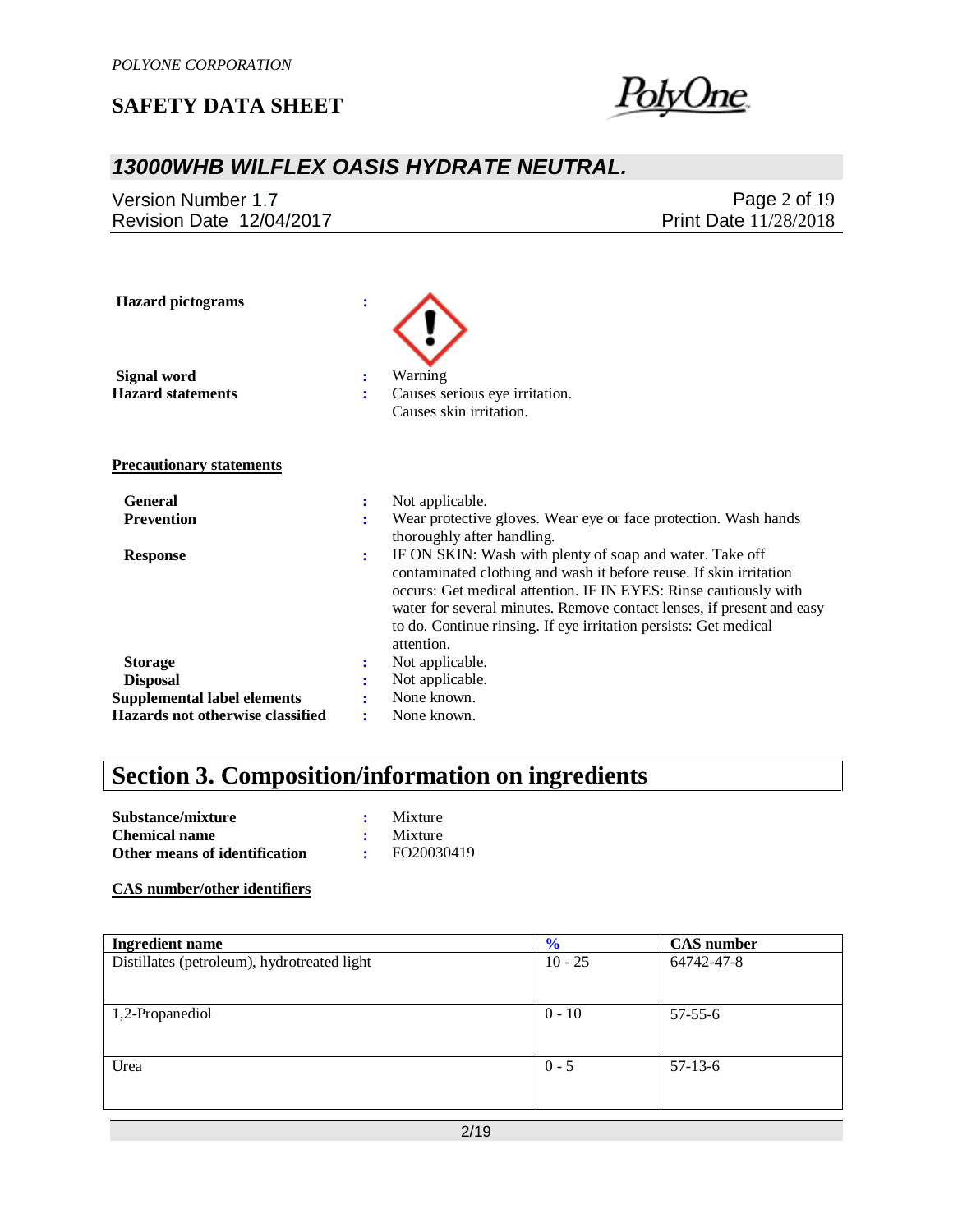

## *13000WHB WILFLEX OASIS HYDRATE NEUTRAL.*

Version Number 1.7 Revision Date 12/04/2017

Page 3 of 19 Print Date 11/28/2018

| Paraffin waxes and Hydrocarbon waxes | . | 8002-74-2 |
|--------------------------------------|---|-----------|
|                                      |   |           |

Any concentration shown as a range is to protect confidentiality or is due to batch variation.

**There are no additional ingredients present which, within the current knowledge of the supplier and in the concentrations applicable, are classified as hazardous to health or the environment and hence require reporting in this section.**

**Occupational exposure limits, if available, are listed in Section 8.**

### **Section 4. First aid measures**

**Description of necessary first aid measures**

| <b>Eye contact</b>  | ÷  | Immediately flush eyes with plenty of water, occasionally lifting the<br>upper and lower eyelids. Check for and remove any contact lenses.<br>Continue to rinse for at least 10 minutes. Get medical attention.                                                                                                                                                                                                                                                                                                                                                                                                                                                                                                                                                                                                                  |
|---------------------|----|----------------------------------------------------------------------------------------------------------------------------------------------------------------------------------------------------------------------------------------------------------------------------------------------------------------------------------------------------------------------------------------------------------------------------------------------------------------------------------------------------------------------------------------------------------------------------------------------------------------------------------------------------------------------------------------------------------------------------------------------------------------------------------------------------------------------------------|
| <b>Inhalation</b>   | :  | Remove victim to fresh air and keep at rest in a position comfortable<br>for breathing. If not breathing, if breathing is irregular or if respiratory<br>arrest occurs, provide artificial respiration or oxygen by trained<br>personnel. It may be dangerous to the person providing aid to give<br>mouth-to-mouth resuscitation. Get medical attention if adverse health<br>effects persist or are severe. If unconscious, place in recovery position<br>and get medical attention immediately. Maintain an open airway.<br>Loosen tight clothing such as a collar, tie, belt or waistband. In case of<br>inhalation of decomposition products in a fire, symptoms may be<br>delayed. The exposed person may need to be kept under medical<br>surveillance for 48 hours.                                                       |
| <b>Skin contact</b> | ÷  | Flush contaminated skin with plenty of water. Remove contaminated<br>clothing and shoes. Continue to rinse for at least 10 minutes. Get<br>medical attention. Wash clothing before reuse. Clean shoes thoroughly<br>before reuse.                                                                                                                                                                                                                                                                                                                                                                                                                                                                                                                                                                                                |
| <b>Ingestion</b>    | ٠. | Wash out mouth with water. Remove dentures if any. Remove victim<br>to fresh air and keep at rest in a position comfortable for breathing. If<br>material has been swallowed and the exposed person is conscious,<br>give small quantities of water to drink. Stop if the exposed person<br>feels sick as vomiting may be dangerous. Do not induce vomiting<br>unless directed to do so by medical personnel. If vomiting occurs, the<br>head should be kept low so that vomit does not enter the lungs. Get<br>medical attention if adverse health effects persist or are severe. Never<br>give anything by mouth to an unconscious person. If unconscious,<br>place in recovery position and get medical attention immediately.<br>Maintain an open airway. Loosen tight clothing such as a collar, tie,<br>belt or waistband. |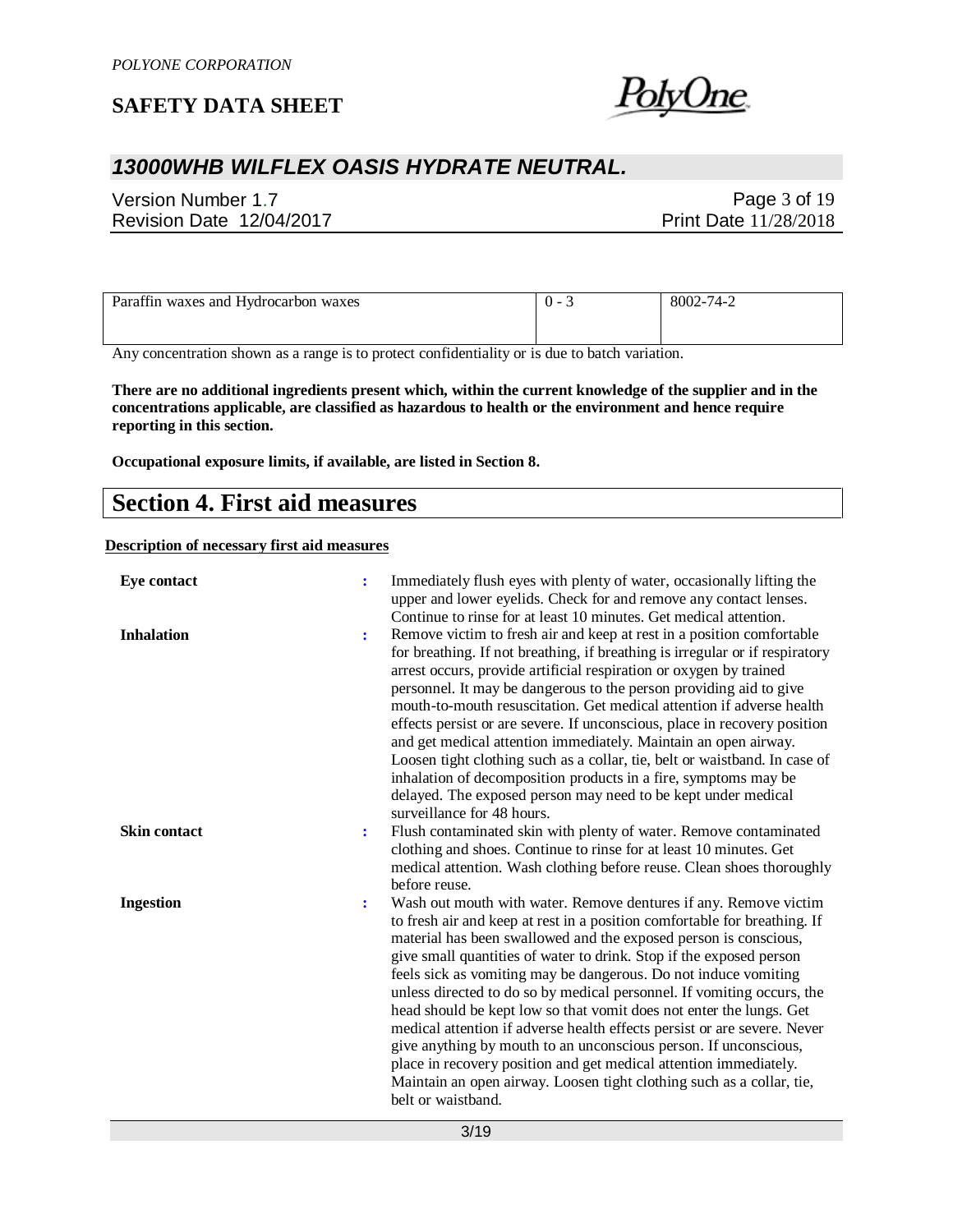

## *13000WHB WILFLEX OASIS HYDRATE NEUTRAL.*

Version Number 1.7 Revision Date 12/04/2017

Page 4 of 19 Print Date 11/28/2018

#### **Most important symptoms/effects, acute and delayed**

#### **Potential acute health effects**

| <b>Eye contact</b>                | Causes serious eye irritation.                                                                                                                                                      |
|-----------------------------------|-------------------------------------------------------------------------------------------------------------------------------------------------------------------------------------|
| <b>Inhalation</b>                 | No known significant effects or critical hazards.                                                                                                                                   |
| <b>Skin contact</b>               | Causes skin irritation.<br>÷                                                                                                                                                        |
| <b>Ingestion</b>                  | No known significant effects or critical hazards.<br>$\ddot{\cdot}$                                                                                                                 |
| Over-exposure signs/symptoms      |                                                                                                                                                                                     |
| Eye contact                       | Adverse symptoms may include the following:<br>÷<br>pain or irritation<br>watering<br>redness                                                                                       |
| <b>Inhalation</b>                 | No specific data.<br>÷                                                                                                                                                              |
| <b>Skin contact</b>               | Adverse symptoms may include the following:<br>$\ddot{\cdot}$                                                                                                                       |
|                                   | irritation                                                                                                                                                                          |
|                                   | redness                                                                                                                                                                             |
| <b>Ingestion</b>                  | No specific data.<br>:                                                                                                                                                              |
|                                   | Indication of immediate medical attention and special treatment needed, if necessary                                                                                                |
| Notes to physician                | In case of inhalation of decomposition products in a fire, symptoms<br>÷<br>may be delayed. The exposed person may need to be kept under<br>medical surveillance for 48 hours.      |
| <b>Specific treatments</b>        | No specific treatment.<br>÷                                                                                                                                                         |
| <b>Protection of first-aiders</b> | No action shall be taken involving any personal risk or without<br>÷<br>suitable training. It may be dangerous to the person providing aid to<br>give mouth-to-mouth resuscitation. |

**See toxicological information (Section 11)**

# **Section 5. Firefighting measures**

#### **Extinguishing media**

| Suitable extinguishing media<br>Unsuitable extinguishing media | In case of fire, use water spray (fog), foam, dry chemical or $CO2$ .<br>None known.                                                      |
|----------------------------------------------------------------|-------------------------------------------------------------------------------------------------------------------------------------------|
| Specific hazards arising from the<br>chemical                  | In a fire or if heated, a pressure increase will occur and the container<br>may burst. Fire water contaminated with this material must be |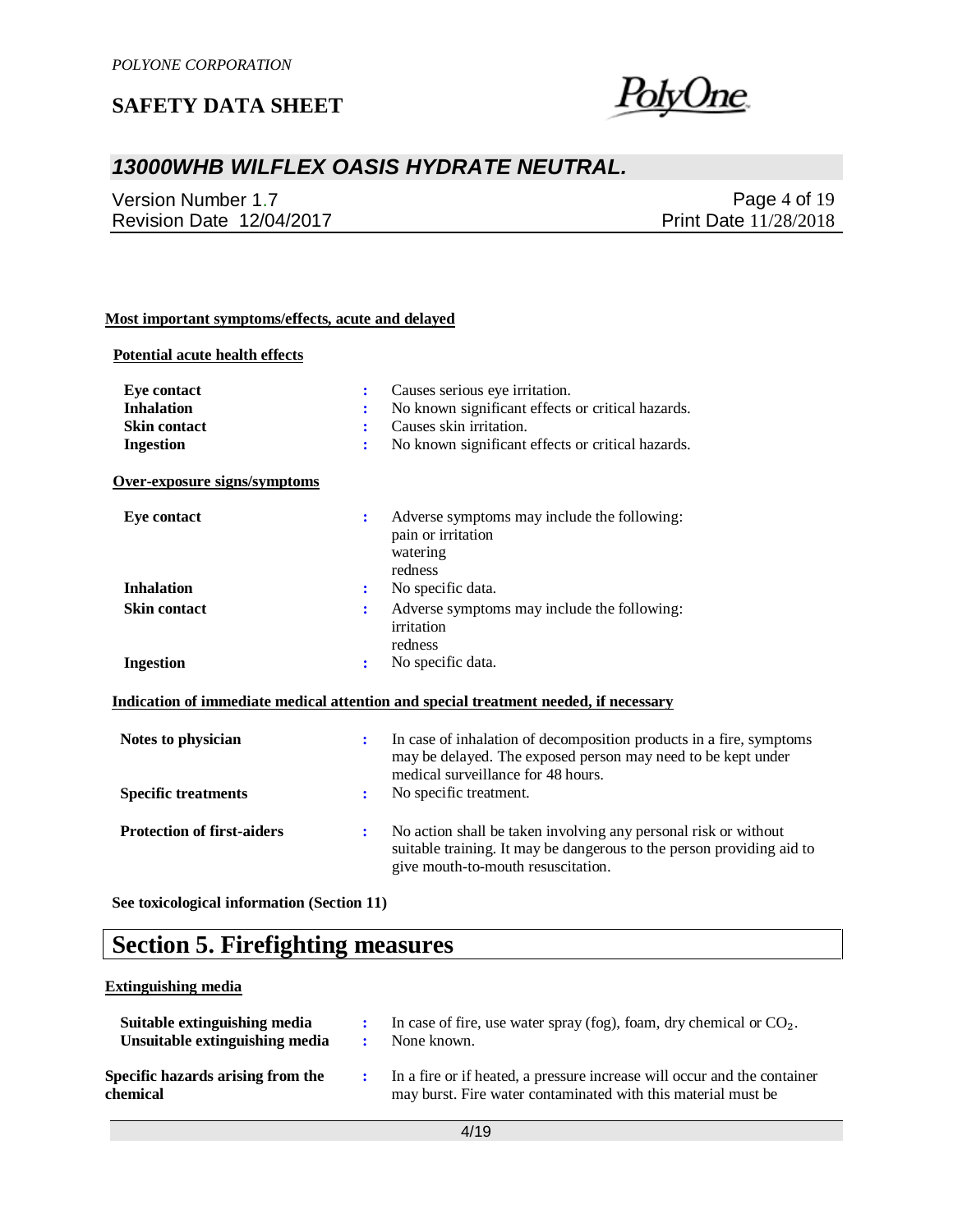

# *13000WHB WILFLEX OASIS HYDRATE NEUTRAL.*

| Version Number 1.7       | Page 5 of $19$               |
|--------------------------|------------------------------|
| Revision Date 12/04/2017 | <b>Print Date 11/28/2018</b> |

|                                                         |   | contained and prevented from being discharged to any waterway,<br>sewer or drain.                                                                                                                 |
|---------------------------------------------------------|---|---------------------------------------------------------------------------------------------------------------------------------------------------------------------------------------------------|
| <b>Hazardous</b> thermal<br>decomposition products      |   | Decomposition products may include the following materials:<br>carbon dioxide<br>carbon monoxide<br>nitrogen oxides<br>sulfur oxides<br>metal oxide/oxides                                        |
| <b>Special protective actions for fire-</b><br>fighters | ÷ | Promptly isolate the scene by removing all persons from the vicinity<br>of the incident if there is a fire. No action shall be taken involving any<br>personal risk or without suitable training. |
| Special protective equipment for<br>fire-fighters       | ÷ | Fire-fighters should wear appropriate protective equipment and self-<br>contained breathing apparatus (SCBA) with a full face-piece operated<br>in positive pressure mode.                        |

## **Section 6. Accidental release measures**

#### **Personal precautions, protective equipment and emergency procedures**

| For non-emergency personnel                           | ÷ | No action shall be taken involving any personal risk or without<br>suitable training. Evacuate surrounding areas. Keep unnecessary and<br>unprotected personnel from entering. Do not touch or walk through<br>spilled material. Avoid breathing vapor or mist. Provide adequate<br>ventilation. Wear appropriate respirator when ventilation is<br>inadequate. Put on appropriate personal protective equipment. |
|-------------------------------------------------------|---|-------------------------------------------------------------------------------------------------------------------------------------------------------------------------------------------------------------------------------------------------------------------------------------------------------------------------------------------------------------------------------------------------------------------|
| For emergency responders                              | ÷ | If specialized clothing is required to deal with the spillage, take note<br>of any information in Section 8 on suitable and unsuitable materials.<br>See also the information in "For non-emergency personnel".                                                                                                                                                                                                   |
| <b>Environmental precautions</b>                      | ÷ | Avoid dispersal of spilled material and runoff and contact with soil,<br>waterways, drains and sewers. Inform the relevant authorities if the<br>product has caused environmental pollution (sewers, waterways, soil<br>or air). Water polluting material. May be harmful to the environment<br>if released in large quantities.                                                                                  |
| Methods and materials for containment and cleaning up |   |                                                                                                                                                                                                                                                                                                                                                                                                                   |
| <b>Small spill</b>                                    | ÷ | Stop leak if without risk. Move containers from spill area. Dilute with<br>water and mop up if water-soluble. Alternatively, or if water-<br>insoluble, absorb with an inert dry material and place in an appropriate<br>waste disposal container. Dispose of via a licensed waste disposal<br>contractor.                                                                                                        |
| Large spill                                           | : | Stop leak if without risk. Move containers from spill area. Approach<br>release from upwind. Prevent entry into sewers, water courses,                                                                                                                                                                                                                                                                            |
|                                                       |   | 5/19                                                                                                                                                                                                                                                                                                                                                                                                              |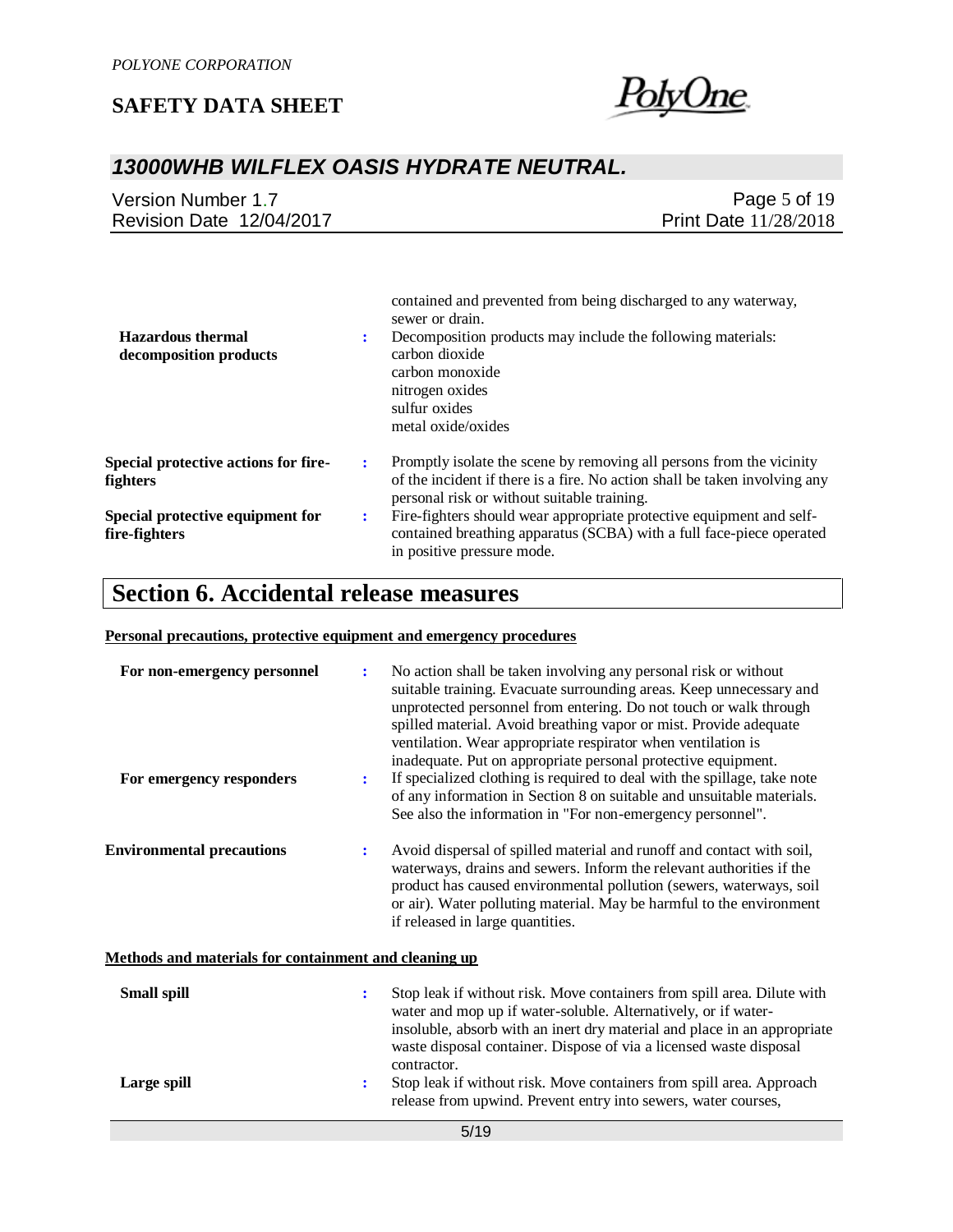

19

# *13000WHB WILFLEX OASIS HYDRATE NEUTRAL.*

| Version Number 1.7       | Page 6 of $19$               |
|--------------------------|------------------------------|
| Revision Date 12/04/2017 | <b>Print Date 11/28/2018</b> |

basements or confined areas. Wash spillages into an effluent treatment plant or proceed as follows. Contain and collect spillage with noncombustible, absorbent material e.g. sand, earth, vermiculite or diatomaceous earth and place in container for disposal according to local regulations (see Section 13). Dispose of via a licensed waste disposal contractor. Contaminated absorbent material may pose the same hazard as the spilled product. Note: see Section 1 for emergency contact information and Section 13 for waste disposal.

# **Section 7. Handling and storage**

#### **Precautions for safe handling**

| <b>Protective measures</b>                                      | ÷ | Put on appropriate personal protective equipment (see Section 8). Do<br>not ingest. Avoid contact with eyes, skin and clothing. Avoid<br>breathing vapor or mist. Avoid release to the environment. Keep in the<br>original container or an approved alternative made from a compatible<br>material, kept tightly closed when not in use. Empty containers retain<br>product residue and can be hazardous. Do not reuse container.                                                                             |
|-----------------------------------------------------------------|---|----------------------------------------------------------------------------------------------------------------------------------------------------------------------------------------------------------------------------------------------------------------------------------------------------------------------------------------------------------------------------------------------------------------------------------------------------------------------------------------------------------------|
| Advice on general occupational<br>hygiene                       | ÷ | Eating, drinking and smoking should be prohibited in areas where this<br>material is handled, stored and processed. Workers should wash hands<br>and face before eating, drinking and smoking. Remove contaminated<br>clothing and protective equipment before entering eating areas. See<br>also Section 8 for additional information on hygiene measures.                                                                                                                                                    |
| Conditions for safe storage,<br>including any incompatibilities | ÷ | Store in accordance with local regulations. Store in original container<br>protected from direct sunlight in a dry, cool and well-ventilated area,<br>away from incompatible materials (see Section 10) and food and<br>drink. Keep container tightly closed and sealed until ready for use.<br>Containers that have been opened must be carefully resealed and kept<br>upright to prevent leakage. Do not store in unlabeled containers. Use<br>appropriate containment to avoid environmental contamination. |

# **Section 8. Exposure controls/personal protection**

#### **Control parameters**

#### **Occupational exposure limits**

**Ingredient name Exposure limits**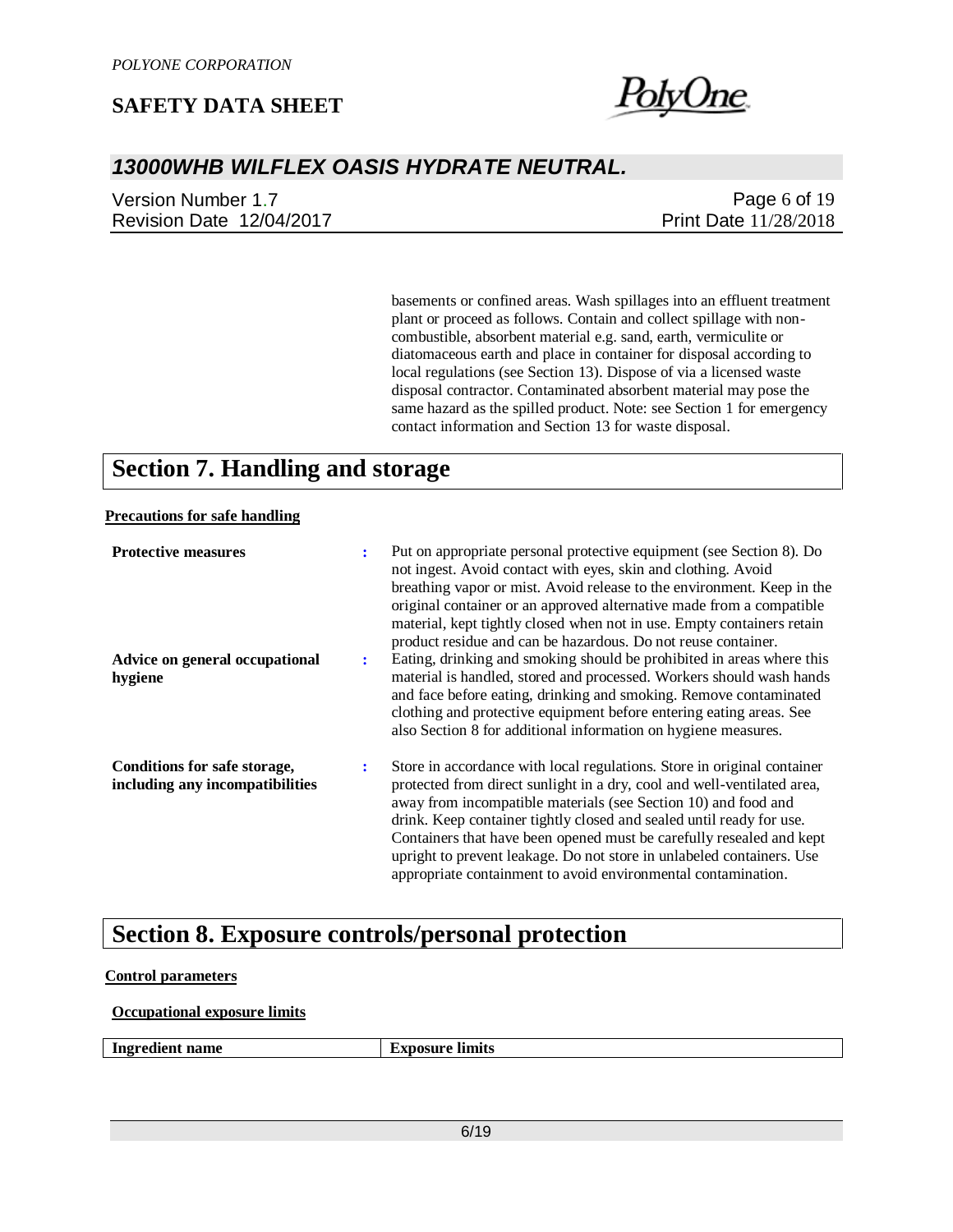

# *13000WHB WILFLEX OASIS HYDRATE NEUTRAL.*

Version Number 1.7 Revision Date 12/04/2017

Page 7 of 19 Print Date 11/28/2018

| Distillates (petroleum), hydrotreated light | ACGIH TLV (2003-01-01) Calculated as total hydrocarbon vapor<br>TLV-TWA: Threshold Limit Value - Time weighted average PEL:<br>Permissible Exposure Level 200 mg/m3 |
|---------------------------------------------|---------------------------------------------------------------------------------------------------------------------------------------------------------------------|
| 1,2-Propanediol                             | <b>AIHA WEEL (1999-01-01)</b>                                                                                                                                       |
|                                             | Time Weighted Average (TWA) 10 mg/m3                                                                                                                                |
| Paraffin waxes and Hydrocarbon waxes        | OSHA PEL 1989 (1989-03-01)                                                                                                                                          |
|                                             | PEL: Permissible Exposure Level 2 mg/m3                                                                                                                             |
|                                             | <b>NIOSH REL (1994-06-01)</b>                                                                                                                                       |
|                                             | Time Weighted Average (TWA) 2 mg/m3 Form: Fume                                                                                                                      |
|                                             | <b>ACGIH TLV (1994-09-01)</b>                                                                                                                                       |
|                                             | TLV-TWA: Threshold Limit Value - Time weighted average PEL:                                                                                                         |
|                                             | Permissible Exposure Level 2 mg/m3 Form: Fume                                                                                                                       |
| Urea                                        | <b>AIHA WEEL (1999-01-01)</b>                                                                                                                                       |
|                                             | Time Weighted Average (TWA) 10 mg/m3                                                                                                                                |
|                                             | Annuary is to engineering controls controls Cool general vertilation should be sufficient to control worker                                                         |

| Appropriate engineering controls                      | ÷                   | Good general ventilation should be sufficient to control worker<br>exposure to airborne contaminants.                                                                                                                                                                                                                                                                                                                                                                                                                                                                                                                                                                                                                                                        |
|-------------------------------------------------------|---------------------|--------------------------------------------------------------------------------------------------------------------------------------------------------------------------------------------------------------------------------------------------------------------------------------------------------------------------------------------------------------------------------------------------------------------------------------------------------------------------------------------------------------------------------------------------------------------------------------------------------------------------------------------------------------------------------------------------------------------------------------------------------------|
| <b>Environmental exposure controls</b>                | $\ddot{\cdot}$      | Emissions from ventilation or work process equipment should be<br>checked to ensure they comply with the requirements of<br>environmental protection legislation. In some cases, fume scrubbers,<br>filters or engineering modifications to the process equipment will be<br>necessary to reduce emissions to acceptable levels.                                                                                                                                                                                                                                                                                                                                                                                                                             |
| <b>Individual protection measures</b>                 |                     |                                                                                                                                                                                                                                                                                                                                                                                                                                                                                                                                                                                                                                                                                                                                                              |
| <b>Hygiene</b> measures<br><b>Eye/face protection</b> | $\ddot{\cdot}$<br>÷ | Wash hands, forearms and face thoroughly after handling chemical<br>products, before eating, smoking and using the lavatory and at the end<br>of the working period. Appropriate techniques should be used to<br>remove potentially contaminated clothing. Wash contaminated<br>clothing before reusing. Ensure that eyewash stations and safety<br>showers are close to the workstation location.<br>Safety eyewear complying with an approved standard should be used<br>when a risk assessment indicates this is necessary to avoid exposure to<br>liquid splashes, mists, gases or dusts. If contact is possible, the<br>following protection should be worn, unless the assessment indicates a<br>higher degree of protection: chemical splash goggles. |
| <b>Skin protection</b>                                |                     |                                                                                                                                                                                                                                                                                                                                                                                                                                                                                                                                                                                                                                                                                                                                                              |
| <b>Hand protection</b>                                | ÷                   | Chemical-resistant, impervious gloves complying with an approved                                                                                                                                                                                                                                                                                                                                                                                                                                                                                                                                                                                                                                                                                             |
|                                                       |                     | 7/19                                                                                                                                                                                                                                                                                                                                                                                                                                                                                                                                                                                                                                                                                                                                                         |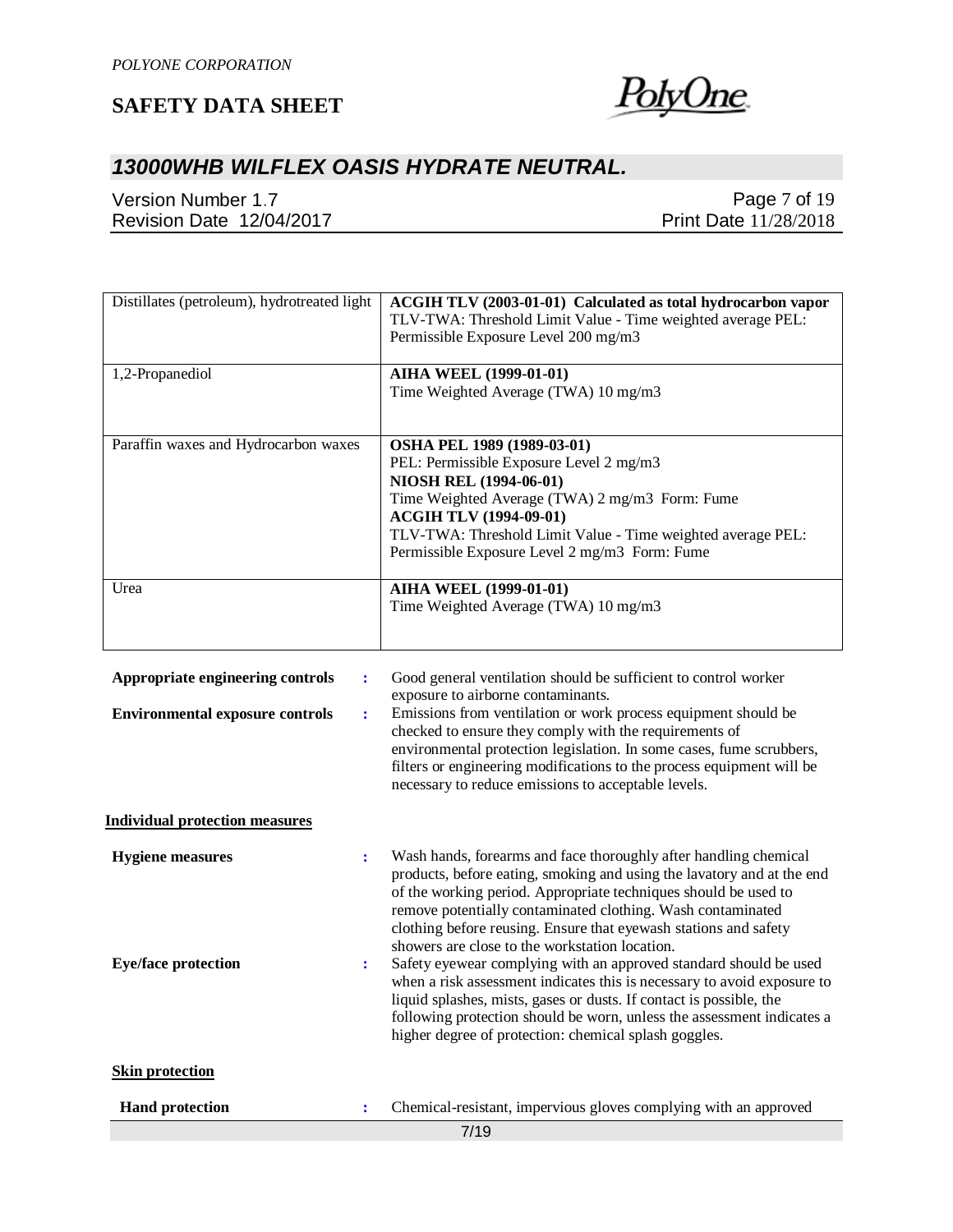

# *13000WHB WILFLEX OASIS HYDRATE NEUTRAL.*

| Version Number 1.7       | Page $8$ of $19$             |
|--------------------------|------------------------------|
| Revision Date 12/04/2017 | <b>Print Date 11/28/2018</b> |

|                               | standard should be worn at all times when handling chemical products<br>if a risk assessment indicates this is necessary. Considering the<br>parameters specified by the glove manufacturer, check during use that<br>the gloves are still retaining their protective properties. It should be<br>noted that the time to breakthrough for any glove material may be<br>different for different glove manufacturers. In the case of mixtures,<br>consisting of several substances, the protection time of the gloves<br>cannot be accurately estimated. |
|-------------------------------|--------------------------------------------------------------------------------------------------------------------------------------------------------------------------------------------------------------------------------------------------------------------------------------------------------------------------------------------------------------------------------------------------------------------------------------------------------------------------------------------------------------------------------------------------------|
| <b>Body protection</b>        | Personal protective equipment for the body should be selected based<br>÷<br>on the task being performed and the risks involved and should be<br>approved by a specialist before handling this product.                                                                                                                                                                                                                                                                                                                                                 |
| Other skin protection         | Appropriate footwear and any additional skin protection measures<br>÷<br>should be selected based on the task being performed and the risks<br>involved and should be approved by a specialist before handling this<br>product.                                                                                                                                                                                                                                                                                                                        |
| <b>Respiratory protection</b> | Based on the hazard and potential for exposure, select a respirator that<br>÷<br>meets the appropriate standard or certification. Respirators must be<br>used according to a respiratory protection program to ensure proper<br>fitting, training, and other important aspects of use.                                                                                                                                                                                                                                                                 |

# **Section 9. Physical and chemical properties**

#### **Appearance**

| <b>Physical state</b>            |   | liquid [liquid]              |
|----------------------------------|---|------------------------------|
| <b>Color</b>                     |   | <b>NO PIGMENT</b>            |
| Odor                             |   | Not available.               |
| Odor threshold                   |   | Not available.               |
| pН                               |   | $4.0 - 7.5$                  |
| <b>Melting point</b>             | ÷ | Not available.               |
| <b>Boiling point</b>             |   | Not available.               |
| <b>Flash point</b>               | ÷ | Not applicable               |
| <b>Burning time</b>              | ÷ | Not available.               |
| <b>Burning rate</b>              |   | Not available.               |
| <b>Evaporation rate</b>          |   | Not available.               |
| <b>Flammability (solid, gas)</b> | ÷ | Not available.               |
| Lower and upper explosive        | ÷ | <b>Lower:</b> Not applicable |
| (flammable) limits               |   | <b>Upper:</b> Not applicable |
| Vapor pressure                   |   | $< 1$ mmHg                   |
| Vapor density                    |   | Not available.               |
| <b>Relative density</b>          |   | 1.12                         |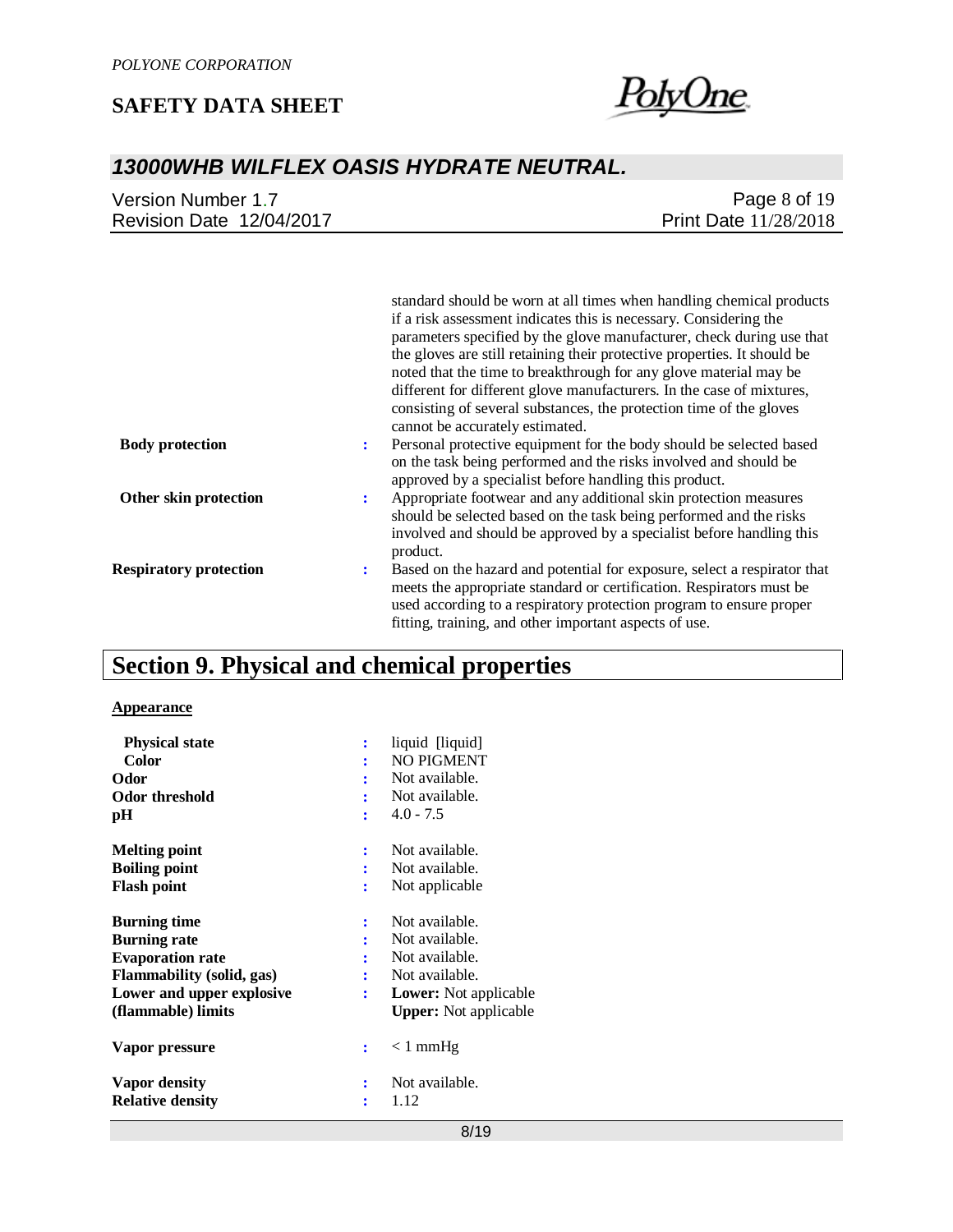

# *13000WHB WILFLEX OASIS HYDRATE NEUTRAL.*

Version Number 1.7 Revision Date 12/04/2017

Page 9 of 19 Print Date 11/28/2018

| <b>Solubility</b>                                 |   | Not available.                   |
|---------------------------------------------------|---|----------------------------------|
| Solubility in water                               | ÷ | Not available.                   |
| <b>Partition coefficient: n-</b>                  |   | Not available.                   |
| octanol/water<br><b>Auto-ignition temperature</b> | ÷ | not applicable                   |
| <b>Decomposition temperature</b>                  | ÷ | Not available.                   |
| <b>SADT</b>                                       | ÷ | Not available.                   |
| <b>Viscosity</b>                                  | : | <b>Dynamic:</b> Not available.   |
|                                                   |   | <b>Kinematic:</b> Not available. |

# **Section 10. Stability and reactivity**

| <b>Reactivity</b>                          | ÷ | No specific test data related to reactivity available for this product or<br>its ingredients.           |
|--------------------------------------------|---|---------------------------------------------------------------------------------------------------------|
| <b>Chemical stability</b>                  | ÷ | Stable under recommended storage and handling conditions (see<br>Section 7).                            |
| <b>Possibility of hazardous reactions</b>  | ÷ | Under normal conditions of storage and use, hazardous reactions will<br>not occur.                      |
| <b>Conditions to avoid</b>                 |   | Keep away from extreme heat and oxidizing agents.                                                       |
| <b>Incompatible materials</b>              |   | Keep away from strong acids.<br>Oxidizer.                                                               |
| <b>Hazardous decomposition</b><br>products | ÷ | Under normal conditions of storage and use, hazardous decomposition<br>products should not be produced. |

# **Section 11. Toxicological information**

This mixture has not been evaluated as a whole for health effects. Exposure effects listed are based on existing health data for the individual components which comprise the mixture.

#### **Information on toxicological effects**

#### **Acute toxicity**

| <b>Product/ingredient name</b> | <b>Result</b>               | <b>Species</b>              | <b>Dose</b>    | <b>Exposure</b>          |  |  |  |
|--------------------------------|-----------------------------|-----------------------------|----------------|--------------------------|--|--|--|
| <b>Remarks - Oral:</b>         | No applicable toxicity data |                             |                |                          |  |  |  |
| <b>Remarks - Inhalation:</b>   |                             | No applicable toxicity data |                |                          |  |  |  |
| <b>Remarks - Dermal:</b>       | No applicable toxicity data |                             |                |                          |  |  |  |
| 1,2-Propanediol                |                             |                             |                |                          |  |  |  |
|                                | LD50 Oral                   | Rat                         | $20,000$ mg/kg |                          |  |  |  |
| <b>Remarks - Inhalation:</b>   | No applicable toxicity data |                             |                |                          |  |  |  |
|                                | LD50 Dermal                 | Rabbit                      | $20,800$ mg/kg | $\overline{\phantom{0}}$ |  |  |  |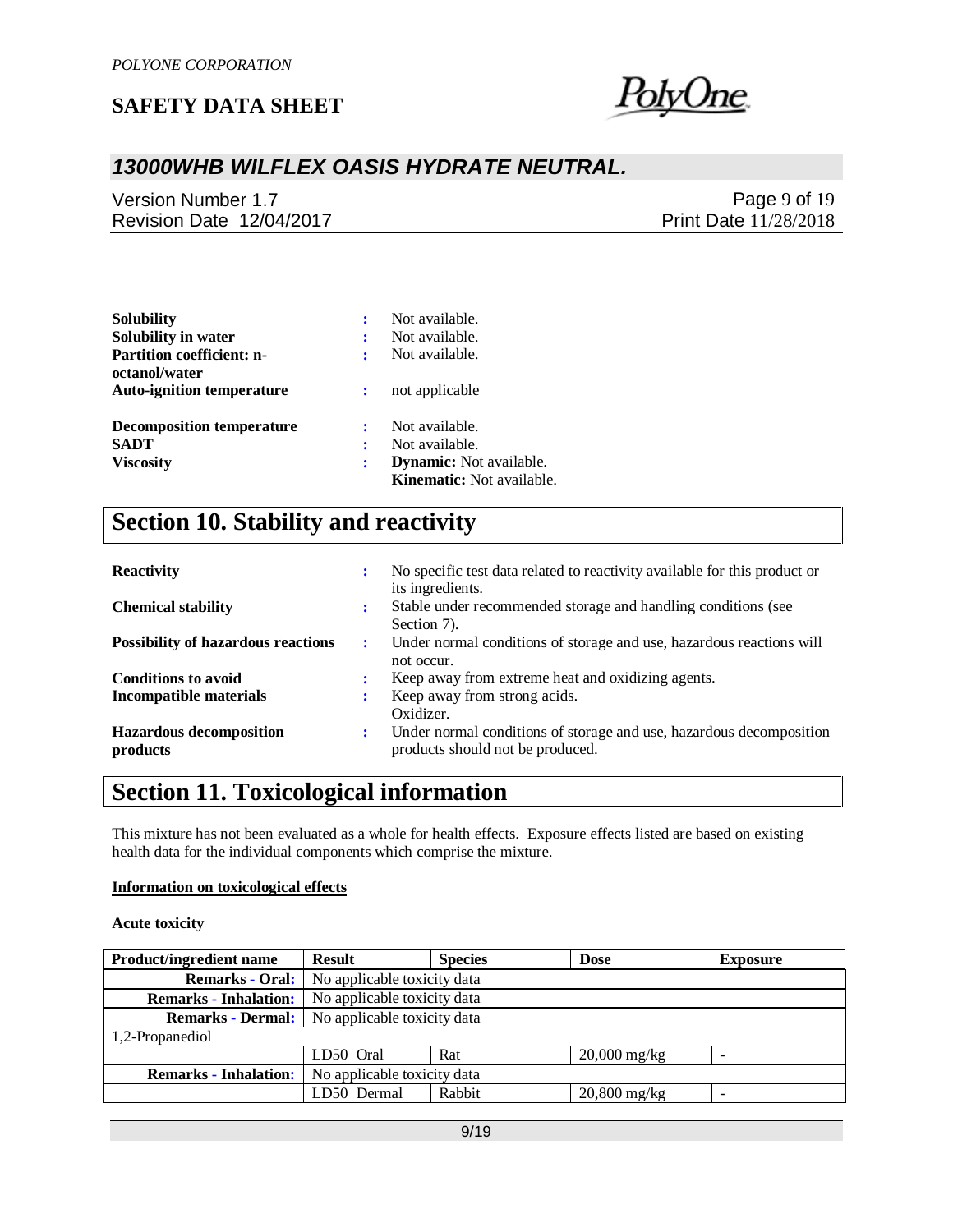

# *13000WHB WILFLEX OASIS HYDRATE NEUTRAL.*

Version Number 1.7 Revision Date 12/04/2017

Page 10 of 19 Print Date 11/28/2018

 $\overline{\phantom{a}}$ 

Urea

|                                      | LD50 Oral                                            | Rat | $8,471 \text{ mg/kg}$ |  |  |  |  |
|--------------------------------------|------------------------------------------------------|-----|-----------------------|--|--|--|--|
| <b>Remarks - Inhalation:</b>         | No applicable toxicity data                          |     |                       |  |  |  |  |
|                                      | <b>Remarks - Dermal:</b> No applicable toxicity data |     |                       |  |  |  |  |
| Paraffin waxes and Hydrocarbon waxes |                                                      |     |                       |  |  |  |  |
|                                      | LD50 Oral                                            | Rat | $2,000$ mg/kg         |  |  |  |  |
| <b>Remarks - Inhalation:</b>         | No applicable toxicity data                          |     |                       |  |  |  |  |
| <b>Remarks - Dermal:</b>             | No applicable toxicity data                          |     |                       |  |  |  |  |
|                                      |                                                      |     |                       |  |  |  |  |

 **Conclusion/Summary :** Mixture.Not fully tested.

#### **Irritation/Corrosion**

| Product/ingredient name                 | <b>Result</b>                  | <b>Species</b> | <b>Score</b> | <b>Exposure</b>      | <b>Observation</b>       |
|-----------------------------------------|--------------------------------|----------------|--------------|----------------------|--------------------------|
| 1,2-Propanediol                         | Skin - Mild<br>irritant        | Woman          |              | 96 hrs               | $\blacksquare$           |
|                                         | Skin - Mild<br>irritant        | Human          |              | 168 hrs              | $\sim$                   |
|                                         | Skin -<br>Moderate<br>irritant | Human          |              | $\overline{7}$ 2 hrs | $\overline{\phantom{a}}$ |
|                                         | Eyes - Mild<br>irritant        | Rabbit         |              |                      | $\blacksquare$           |
|                                         | Eyes - Mild<br>irritant        | Rabbit         |              | 24 hrs               | $\blacksquare$           |
|                                         | Skin -<br>Moderate<br>irritant | Child          |              | 96 hrs               | $\overline{\phantom{a}}$ |
| Urea                                    | Skin -<br>Moderate<br>irritant | Human          |              | 24 hrs               | $\blacksquare$           |
|                                         | Skin - Mild<br>irritant        | Human          |              | 72 hrs               | $\blacksquare$           |
| Paraffin waxes and<br>Hydrocarbon waxes | Skin -<br>Moderate<br>irritant | Rabbit         |              |                      | $\overline{\phantom{a}}$ |
|                                         | Eyes - Mild<br>irritant        | Rabbit         |              |                      | $\blacksquare$           |
|                                         | Skin - Mild<br>irritant        | Rabbit         |              | 24 hrs               | $\blacksquare$           |
|                                         | Eyes - Mild<br>irritant        | Rabbit         |              | 24 hrs               | $\overline{\phantom{a}}$ |

 **Conclusion/Summary**

**Skin** : Mixture.Not fully tested.<br> **Eyes** : Mixture.Not fully tested. **:** Mixture.Not fully tested.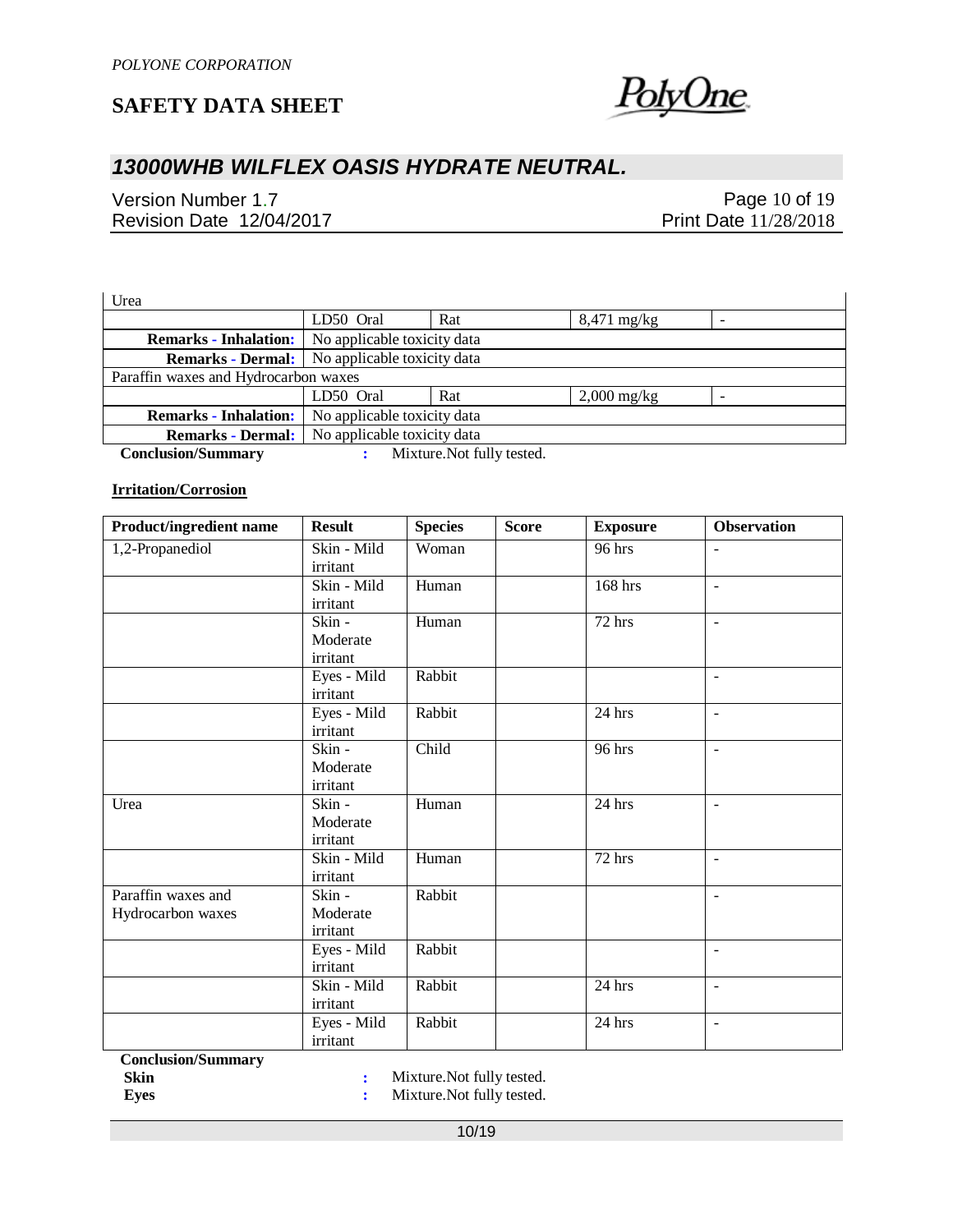

## *13000WHB WILFLEX OASIS HYDRATE NEUTRAL.*

Version Number 1.7 Revision Date 12/04/2017

Page 11 of 19 Print Date 11/28/2018

| <b>Respiratory</b>                                                   | ÷                         | Mixture. Not fully tested.                               |                                                                                     |
|----------------------------------------------------------------------|---------------------------|----------------------------------------------------------|-------------------------------------------------------------------------------------|
| <b>Sensitization</b>                                                 |                           |                                                          |                                                                                     |
| <b>Conclusion/Summary</b><br><b>Skin</b><br><b>Respiratory</b>       | $\ddot{\phantom{a}}$<br>÷ | Mixture. Not fully tested.<br>Mixture. Not fully tested. |                                                                                     |
| <b>Mutagenicity</b>                                                  |                           |                                                          |                                                                                     |
| <b>Conclusion/Summary</b>                                            | $\ddot{\cdot}$            | Mixture. Not fully tested.                               |                                                                                     |
| <b>Carcinogenicity</b>                                               |                           |                                                          |                                                                                     |
| <b>Conclusion/Summary</b>                                            | $\ddot{\cdot}$            | Mixture. Not fully tested.                               |                                                                                     |
| <b>Reproductive toxicity</b>                                         |                           |                                                          |                                                                                     |
| <b>Conclusion/Summary</b>                                            | ÷                         | Mixture. Not fully tested.                               |                                                                                     |
| <b>Teratogenicity</b>                                                |                           |                                                          |                                                                                     |
| <b>Conclusion/Summary</b>                                            | $\ddot{\cdot}$            | Mixture. Not fully tested.                               |                                                                                     |
| Specific target organ toxicity (single exposure)<br>Not available.   |                           |                                                          |                                                                                     |
| Specific target organ toxicity (repeated exposure)<br>Not available. |                           |                                                          |                                                                                     |
| <b>Aspiration hazard</b>                                             |                           |                                                          |                                                                                     |
| <b>Product/ingredient name</b>                                       |                           |                                                          | <b>Result</b>                                                                       |
| Distillates (petroleum), hydrotreated light                          |                           |                                                          | <b>ASPIRATION HAZARD - Category 1</b>                                               |
| Information on likely routes of<br>exposure                          | ÷                         | Not available.                                           |                                                                                     |
| <b>Potential acute health effects</b>                                |                           |                                                          |                                                                                     |
| <b>Eye contact</b><br><b>Inhalation</b>                              | ÷<br>÷                    |                                                          | Causes serious eye irritation.<br>No known significant effects or critical hazards. |

#### **Symptoms related to the physical, chemical and toxicological characteristics**

**Ingestion :** No known significant effects or critical hazards.

**Skin contact :** Causes skin irritation.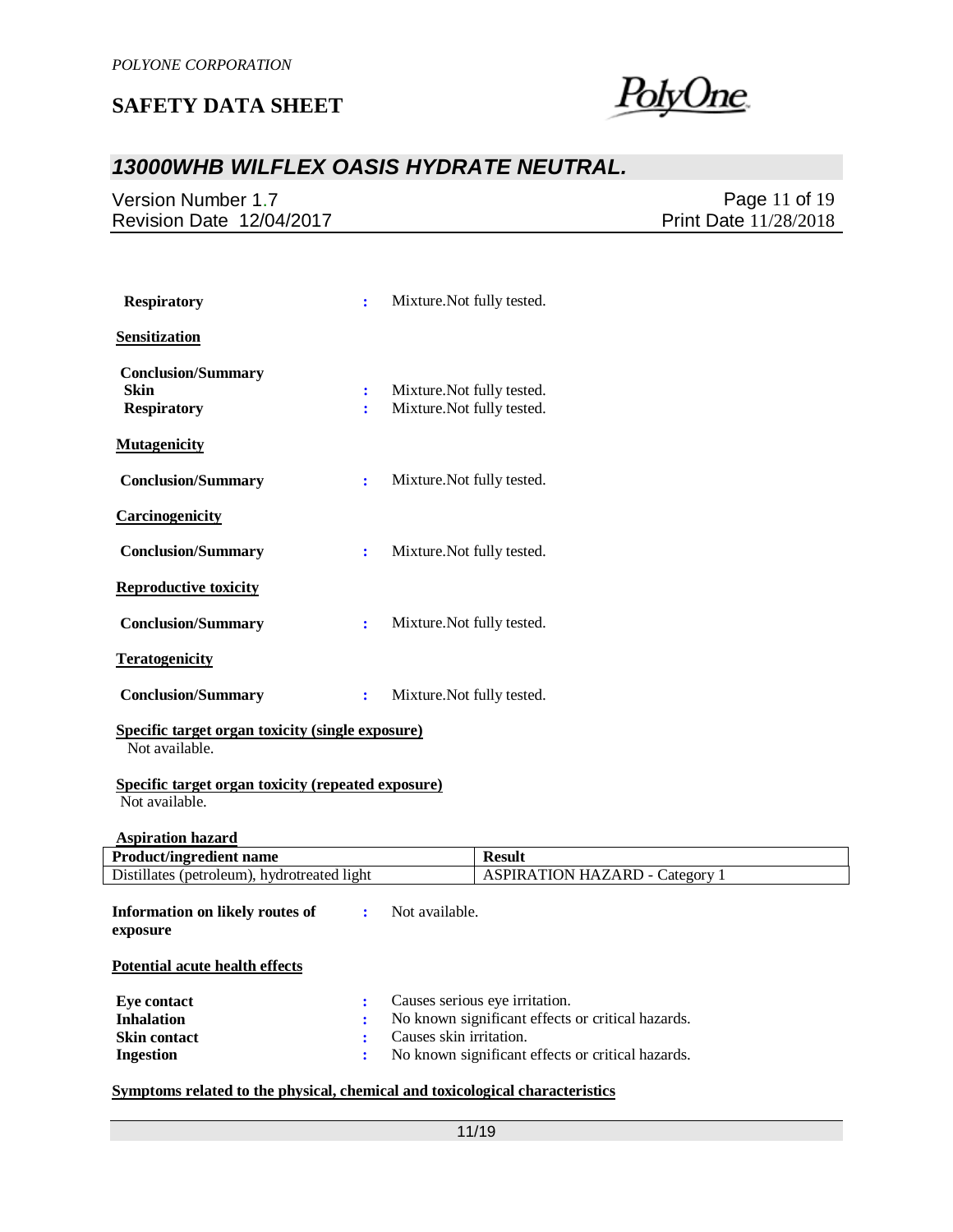

## *13000WHB WILFLEX OASIS HYDRATE NEUTRAL.*

| Revision Date 12/04/2017 | Version Number 1.7 | Page 12 of 19                |
|--------------------------|--------------------|------------------------------|
|                          |                    | <b>Print Date 11/28/2018</b> |

| <b>Eye contact</b>                      | ÷              | Adverse symptoms may include the following:<br>pain or irritation<br>watering<br>redness          |
|-----------------------------------------|----------------|---------------------------------------------------------------------------------------------------|
| <b>Inhalation</b>                       | :              | No specific data.                                                                                 |
| <b>Skin contact</b>                     | ÷              | Adverse symptoms may include the following:<br>irritation                                         |
| <b>Ingestion</b>                        | $\ddot{\cdot}$ | redness<br>No specific data.                                                                      |
|                                         |                | <u>Delayed and immediate effects as well as chronic effects from short and long-term exposure</u> |
| <b>Short term exposure</b>              |                |                                                                                                   |
| <b>Potential immediate effects</b>      | ÷              | Not available.                                                                                    |
| <b>Potential delayed effects</b>        | ٠              | Not available.                                                                                    |
| Long term exposure                      |                |                                                                                                   |
| <b>Potential immediate effects</b>      | $\ddot{\cdot}$ | Not available.                                                                                    |
| <b>Potential delayed effects</b>        | ٠              | Not available.                                                                                    |
| <b>Potential chronic health effects</b> |                |                                                                                                   |
| <b>Conclusion/Summary</b>               | ÷              | Mixture. Not fully tested.                                                                        |
| <b>General</b>                          | :              | No known significant effects or critical hazards.                                                 |
| Carcinogenicity                         | ÷              | No known significant effects or critical hazards.                                                 |
| <b>Mutagenicity</b>                     |                | No known significant effects or critical hazards.                                                 |
| <b>Teratogenicity</b>                   |                | No known significant effects or critical hazards.                                                 |
| <b>Developmental effects</b>            |                | No known significant effects or critical hazards.                                                 |

**Developmental effects**  $\cdot$  No known significant effects or critical hazards.<br>**Fertility effects**  $\cdot$  No known significant effects or critical hazards.

# **Numerical measures of toxicity**

#### **Acute toxicity estimates**

| Route               | <b>ATE</b> value     |
|---------------------|----------------------|
| Oral                | $82,304.6$ mg/kg     |
| Route               | <b>ATE</b> value     |
| Inhalation (vapors) | $103.8 \text{ mg}/1$ |

**:** No known significant effects or critical hazards.

# **Section 12. Ecological information**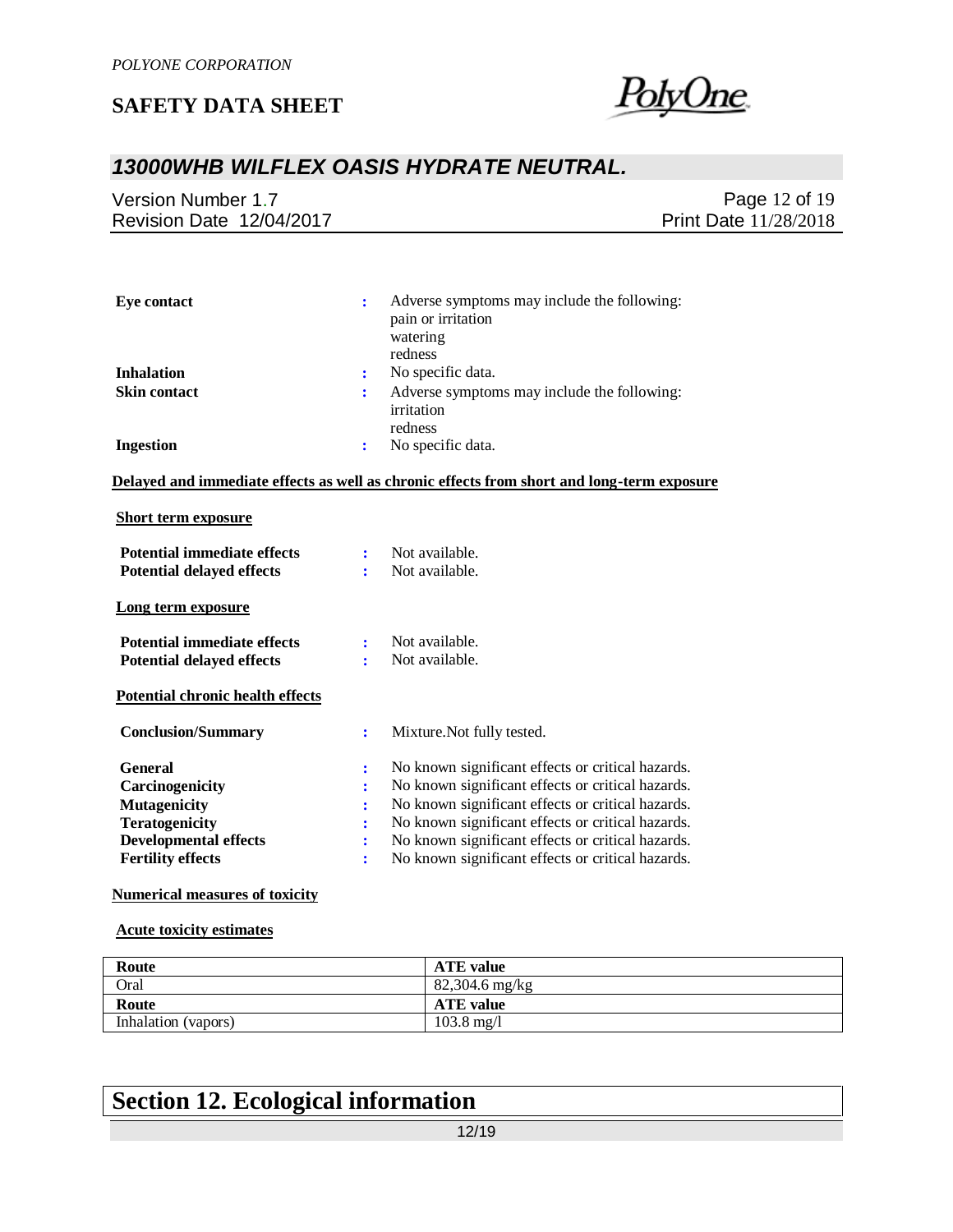

# *13000WHB WILFLEX OASIS HYDRATE NEUTRAL.*

Version Number 1.7 Revision Date 12/04/2017

Page 13 of 19 Print Date 11/28/2018

#### **Toxicity**

| Product/ingredient name                     | <b>Result</b>                           | <b>Species</b>         | <b>Exposure</b> |  |  |  |
|---------------------------------------------|-----------------------------------------|------------------------|-----------------|--|--|--|
| Distillates (petroleum), hydrotreated light |                                         |                        |                 |  |  |  |
|                                             | Acute LC50 2.2 Mg/l Fresh water         | Fish - Fish            | 96h             |  |  |  |
| <b>Remarks - Acute - Fish:</b>              | Acute                                   |                        |                 |  |  |  |
| <b>Remarks - Acute - Aquatic</b>            | No applicable toxicity data             |                        |                 |  |  |  |
| invertebrates.:                             |                                         |                        |                 |  |  |  |
| <b>Remarks - Acute - Aquatic</b>            | No applicable toxicity data             |                        |                 |  |  |  |
| plants:                                     |                                         |                        |                 |  |  |  |
| <b>Remarks - Chronic - Fish:</b>            | No applicable toxicity data             |                        |                 |  |  |  |
| <b>Remarks - Chronic -</b>                  | No applicable toxicity data             |                        |                 |  |  |  |
| <b>Aquatic invertebrates.:</b>              |                                         |                        |                 |  |  |  |
| 1,2-Propanediol                             |                                         |                        |                 |  |  |  |
|                                             | Acute LC50 710 Mg/l Fresh water         | Fish - Fish            | 96 h            |  |  |  |
| <b>Remarks - Acute - Fish:</b>              | Acute                                   |                        |                 |  |  |  |
|                                             | Acute $EC50 > 110$ Mg/l Fresh           | Aquatic invertebrates. | 48h             |  |  |  |
|                                             | water                                   | Daphnia                |                 |  |  |  |
| <b>Remarks - Acute - Aquatic</b>            | Acute                                   |                        |                 |  |  |  |
| invertebrates.:                             |                                         |                        |                 |  |  |  |
|                                             | Acute LC50 1,020 Mg/l Fresh             | Aquatic invertebrates. | 48 h            |  |  |  |
|                                             | water                                   | Crustaceans            |                 |  |  |  |
| <b>Remarks - Acute - Aquatic</b>            | Acute                                   |                        |                 |  |  |  |
| invertebrates.:                             |                                         |                        |                 |  |  |  |
| Remarks - Acute - Aquatic                   | No applicable toxicity data             |                        |                 |  |  |  |
| plants:                                     |                                         |                        |                 |  |  |  |
| <b>Remarks - Chronic - Fish:</b>            | No applicable toxicity data             |                        |                 |  |  |  |
| <b>Remarks - Chronic -</b>                  | No applicable toxicity data             |                        |                 |  |  |  |
| <b>Aquatic invertebrates.:</b>              |                                         |                        |                 |  |  |  |
| Urea                                        |                                         |                        |                 |  |  |  |
|                                             | Acute LC50 0.000023 Mg/l Fresh<br>water | Fish - Fish            | 96 h            |  |  |  |
| <b>Remarks - Acute - Fish:</b>              |                                         |                        |                 |  |  |  |
|                                             | Acute<br>Acute EC50 6,573.1 Mg/l Fresh  | Aquatic invertebrates. | 48 h            |  |  |  |
|                                             | water                                   | Crustaceans            |                 |  |  |  |
| Remarks - Acute - Aquatic                   | Acute                                   |                        |                 |  |  |  |
| invertebrates.:                             |                                         |                        |                 |  |  |  |
|                                             | Acute EC50 3,910 Mg/l Fresh             | Aquatic invertebrates. | 48h             |  |  |  |
|                                             | water                                   | Daphnia                |                 |  |  |  |
| Remarks - Acute - Aquatic                   | Acute                                   |                        |                 |  |  |  |
| invertebrates.:                             |                                         |                        |                 |  |  |  |
| Remarks - Acute - Aquatic                   | No applicable toxicity data             |                        |                 |  |  |  |
| plants:                                     |                                         |                        |                 |  |  |  |
|                                             |                                         |                        |                 |  |  |  |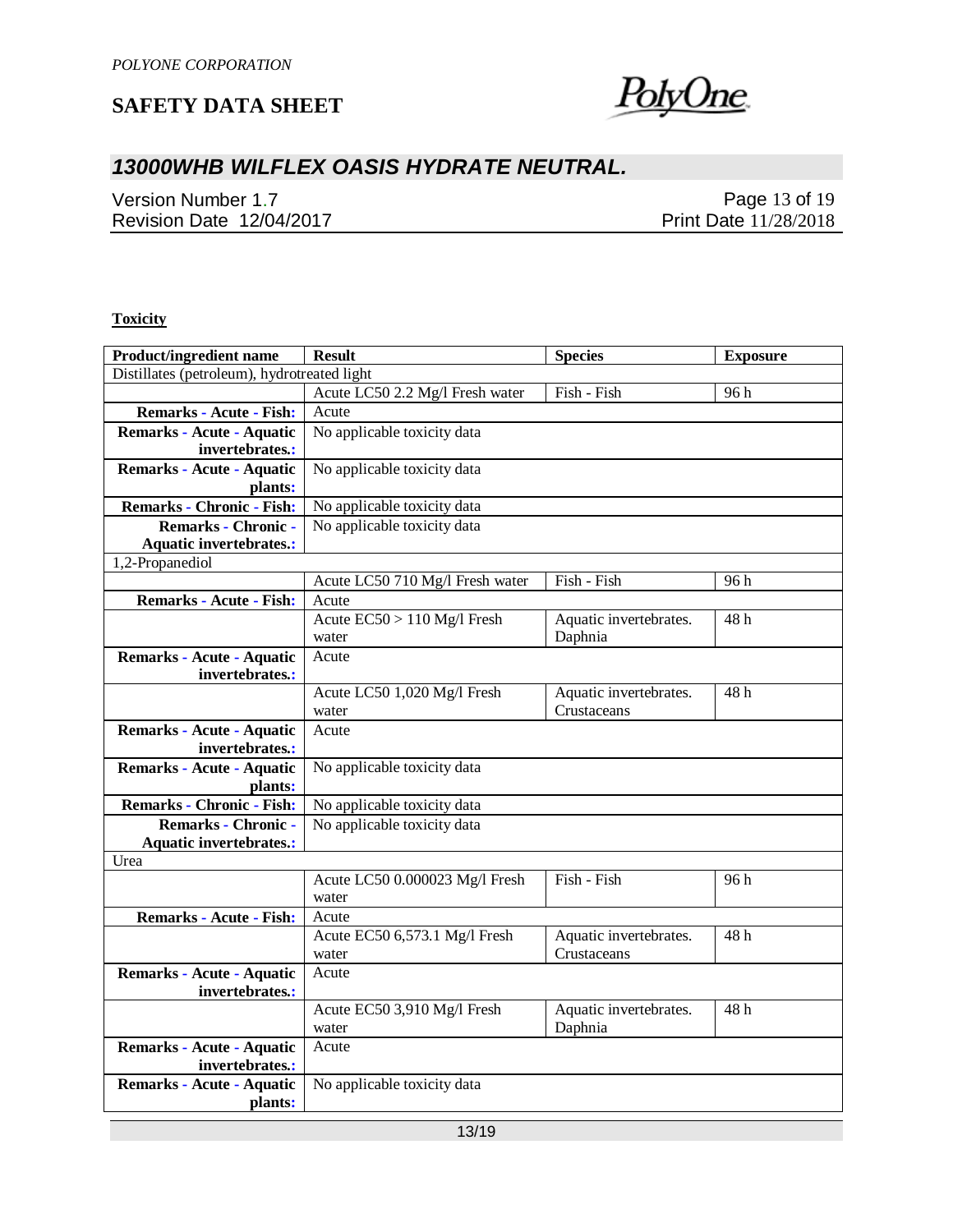

# *13000WHB WILFLEX OASIS HYDRATE NEUTRAL.*

Version Number 1.7 Revision Date 12/04/2017

Page 14 of 19 Print Date 11/28/2018

|                                      | Chronic NOEC 2,000 Mg/l Fresh | Fish - Fish | 30 <sub>d</sub> |
|--------------------------------------|-------------------------------|-------------|-----------------|
|                                      | water                         |             |                 |
| <b>Remarks - Chronic - Fish:</b>     | Chronic                       |             |                 |
| <b>Remarks - Chronic -</b>           | No applicable toxicity data   |             |                 |
| <b>Aquatic invertebrates.:</b>       |                               |             |                 |
| Paraffin waxes and Hydrocarbon waxes |                               |             |                 |
| <b>Remarks - Acute - Fish:</b>       | No applicable toxicity data   |             |                 |
| Remarks - Acute - Aquatic            | No applicable toxicity data   |             |                 |
| invertebrates.:                      |                               |             |                 |
| Remarks - Acute - Aquatic            | No applicable toxicity data   |             |                 |
| plants:                              |                               |             |                 |
| <b>Remarks - Chronic - Fish:</b>     | No applicable toxicity data   |             |                 |
| <b>Remarks - Chronic -</b>           | No applicable toxicity data   |             |                 |
| <b>Aquatic invertebrates.:</b>       |                               |             |                 |
| <b>Conclusion/Summary</b>            | Not available.                |             |                 |

#### **Persistence and degradability**

**Conclusion/Summary :** Not available.

#### **Bioaccumulative potential**

| <b>Product/ingredient name</b> | <b>LogPow</b>                                                | BCF | <b>Potential</b> |
|--------------------------------|--------------------------------------------------------------|-----|------------------|
| 1.2-Propanediol                | .070.085                                                     |     | low              |
| Urea                           | $\overline{\phantom{a}}$<br>$\overline{\phantom{0}}$<br>1.10 |     | low              |

#### **Mobility in soil**

| Soil/water partition coefficient | : Not available.                                    |
|----------------------------------|-----------------------------------------------------|
| (KOC)                            |                                                     |
| Other adverse effects            | : No known significant effects or critical hazards. |

# **Section 13. Disposal considerations**

| Disposal methods |  | The generation of waste should be avoided or minimized wherever<br>possible. Disposal of this product, solutions and any by-products<br>should at all times comply with the requirements of environmental<br>protection and waste disposal legislation and any regional local<br>authority requirements. Dispose of surplus and non-recyclable<br>products via a licensed waste disposal contractor. Waste should not be<br>disposed of untreated to the sewer unless fully compliant with the |
|------------------|--|------------------------------------------------------------------------------------------------------------------------------------------------------------------------------------------------------------------------------------------------------------------------------------------------------------------------------------------------------------------------------------------------------------------------------------------------------------------------------------------------|
|------------------|--|------------------------------------------------------------------------------------------------------------------------------------------------------------------------------------------------------------------------------------------------------------------------------------------------------------------------------------------------------------------------------------------------------------------------------------------------------------------------------------------------|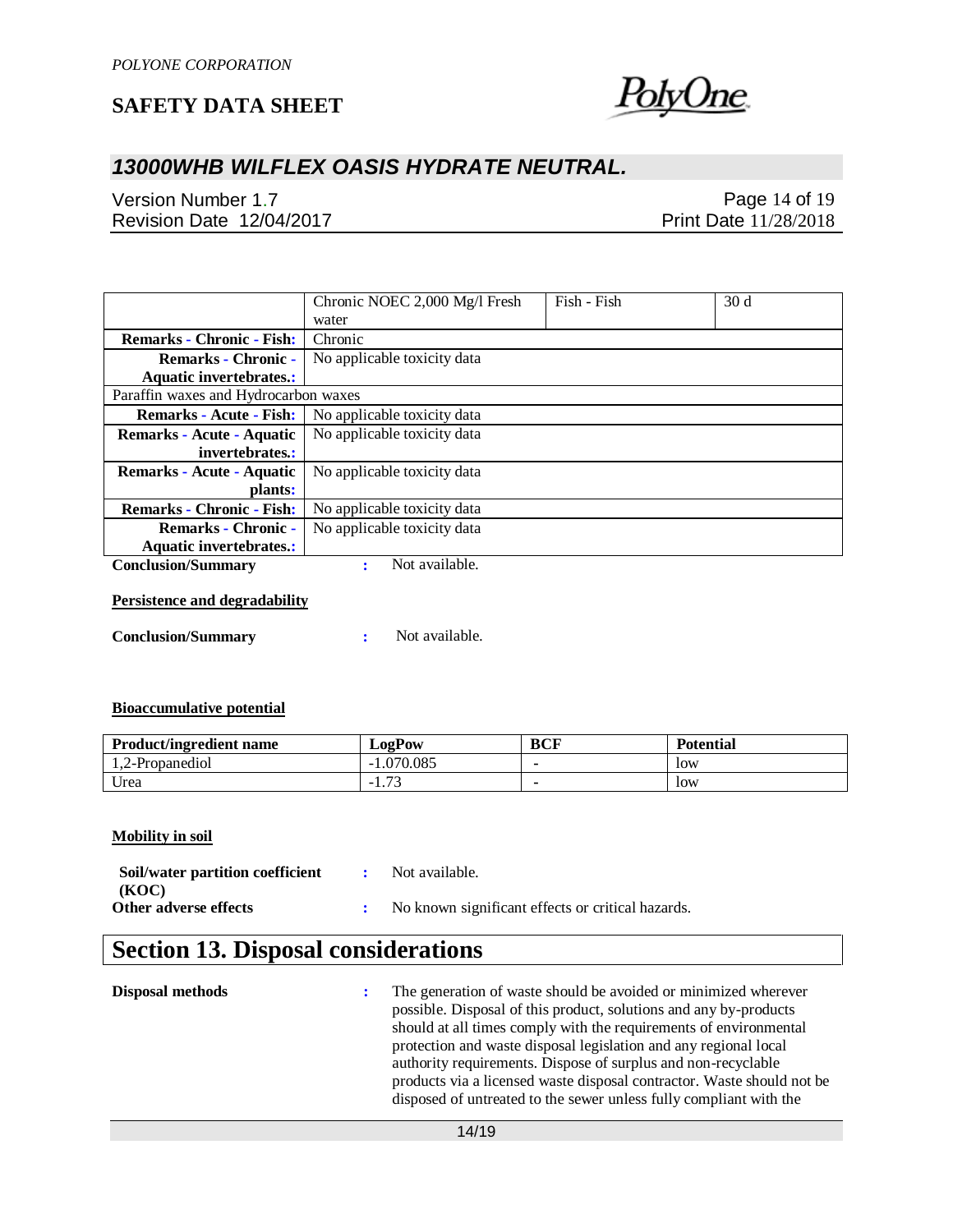

## *13000WHB WILFLEX OASIS HYDRATE NEUTRAL.*

Version Number 1.7 Revision Date 12/04/2017

Page 15 of 19 Print Date 11/28/2018

requirements of all authorities with jurisdiction. Waste packaging should be recycled. Incineration or landfill should only be considered when recycling is not feasible. This material and its container must be disposed of in a safe way. Care should be taken when handling emptied containers that have not been cleaned or rinsed out. Empty containers or liners may retain some product residues. Avoid dispersal of spilled material and runoff and contact with soil, waterways, drains and sewers.

**United States - RCRA Acute hazardous waste "P" List:** Not listed

**United States - RCRA Toxic hazardous waste "U" List:** Not listed

## **Section 14. Transport information**

| <b>U.S.DOT 49CFR</b><br>Ground/Air/Water | Not regulated for transportation.     |
|------------------------------------------|---------------------------------------|
| International Air<br>ICAO/IATA           | Consult mode specific transport rules |
| International Water<br><b>IMO/IMDG</b>   | Consult mode specific transport rules |

# **Section 15. Regulatory information**

| <b>U.S. Federal regulations</b> | United States - TSCA 12(b) - Chemical export notification: None<br>of the components are listed.<br>United States - TSCA 4(a) - Final Test Rules: Not listed<br>United States - TSCA 4(a) - ITC Priority list: Not listed<br>United States - TSCA 4(a) - Proposed test rules: Not listed<br>United States - TSCA 4(f) - Priority risk review: Not listed<br>United States - TSCA $5(a)2$ - Final significant new use rules: Not<br>listed<br>United States - $TSCA$ 5(a)2 - Proposed significant new use rules:<br>Not listed<br>United States - TSCA 5(e) - Substances consent order: Not listed<br>United States - TSCA 6 - Final risk management: Not listed<br>United States - TSCA 6 - Proposed risk management: Not listed<br>United States - TSCA 8(a) - Dioxin/Furane precusor: Not listed<br>United States - TSCA 8(a) - Chemical Data Reporting (CDR): Not |
|---------------------------------|----------------------------------------------------------------------------------------------------------------------------------------------------------------------------------------------------------------------------------------------------------------------------------------------------------------------------------------------------------------------------------------------------------------------------------------------------------------------------------------------------------------------------------------------------------------------------------------------------------------------------------------------------------------------------------------------------------------------------------------------------------------------------------------------------------------------------------------------------------------------|
|                                 | determined                                                                                                                                                                                                                                                                                                                                                                                                                                                                                                                                                                                                                                                                                                                                                                                                                                                           |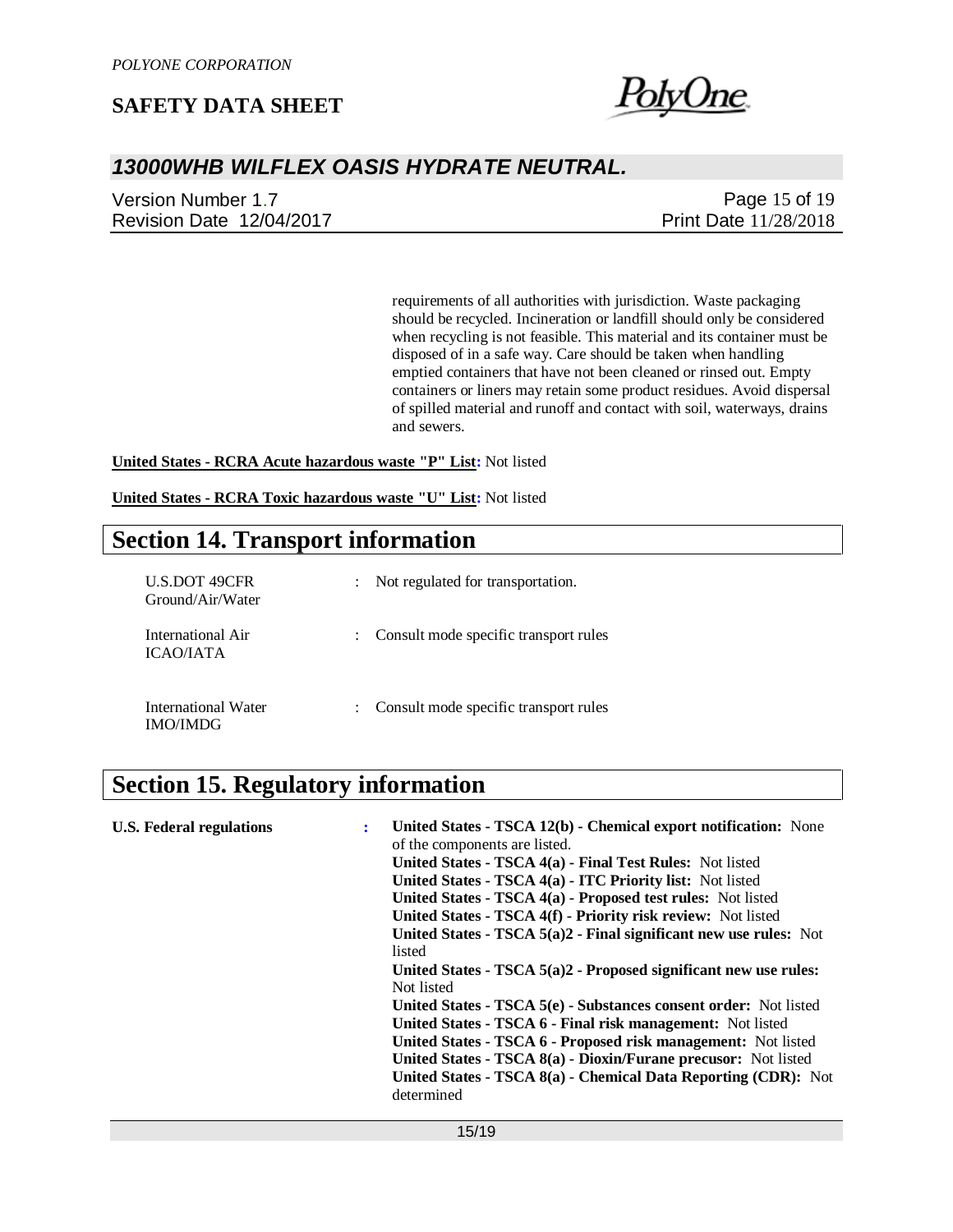

### *13000WHB WILFLEX OASIS HYDRATE NEUTRAL.*

| Version Number 1.7       | Page 16 of 19                |  |
|--------------------------|------------------------------|--|
| Revision Date 12/04/2017 | <b>Print Date 11/28/2018</b> |  |

**United States - TSCA 8(a) - Preliminary assessment report (PAIR):** Not listed **United States - TSCA 8(c) - Significant adverse reaction (SAR):**  Not listed **United States - TSCA 8(d) - Health and safety studies:** Not listed **United States - TSCA 8(a) - Chemical risk rules:** Not listed **United States - EPA Clean water act (CWA) section 307 - Priority pollutants:** Not listed **United States - EPA Clean water act (CWA) section 311 - Hazardous substances:** Not listed **United States - EPA Clean air act (CAA) section 112 - Accidental release prevention - Flammable substances:** Not listed **United States - EPA Clean air act (CAA) section 112 - Accidental release prevention - Toxic substances:** Not listed **United States - Department of commerce - Precursor chemical:**  Not listed

| <b>Clean Air Act Section 112(b)</b>       |                            | : Not listed |
|-------------------------------------------|----------------------------|--------------|
| <b>Hazardous Air Pollutants (HAPs)</b>    |                            |              |
| <b>Clean Air Act Section 602 Class I</b>  | $\sim$ 100 $\sim$          | Not listed   |
| <b>Substances</b>                         |                            |              |
| <b>Clean Air Act Section 602 Class II</b> | $\sim$ 100 $\pm$           | Not listed   |
| <b>Substances</b>                         |                            |              |
| <b>DEA List I Chemicals (Precursor</b>    | $\sim$ 100 $\pm$ 100 $\pm$ | Not listed   |
| <b>Chemicals</b> )                        |                            |              |
| <b>DEA List II Chemicals (Essential</b>   |                            | : Not listed |
| <b>Chemicals</b> )                        |                            |              |

#### **US. EPA CERCLA Hazardous Substances (40 CFR 302)**

not applicable

#### **SARA 311/312**

**Classification :** Immediate (acute) health hazard

#### **Composition/information on ingredients**

| <b>Name</b>                           | $\frac{0}{0}$ | <b>Classification</b> |
|---------------------------------------|---------------|-----------------------|
| Distillates (petroleum),              | $10 - 25$     | F, AH                 |
| hydrotreated light                    |               |                       |
| 1,2-Propanediol                       | $0 - 10$      | AH                    |
|                                       |               |                       |
| <b>Urea</b>                           | $0 - 5$       | AH                    |
|                                       |               |                       |
| <b>Paraffin waxes and Hydrocarbon</b> | $0 - 3$       | AH                    |
|                                       |               |                       |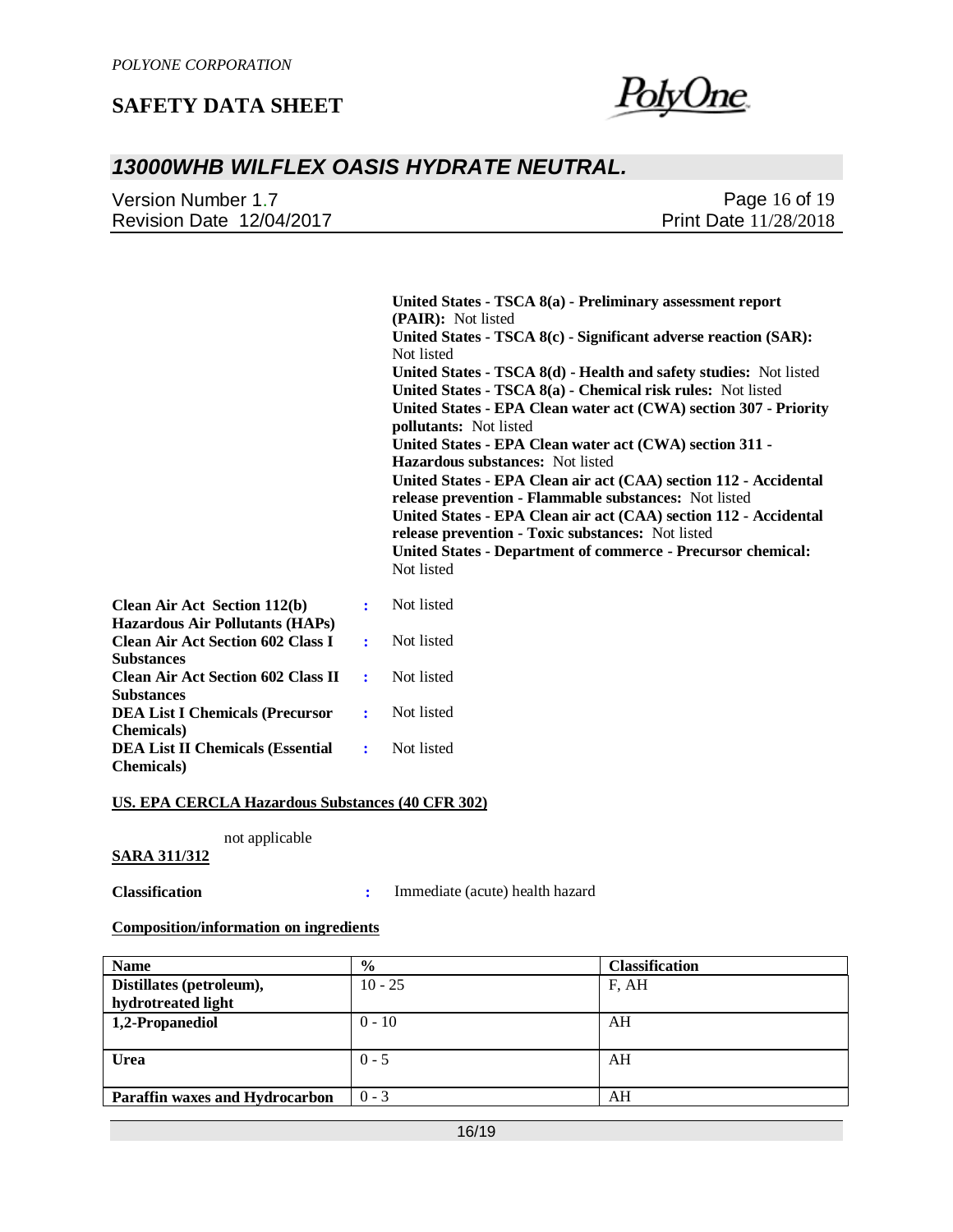

# *13000WHB WILFLEX OASIS HYDRATE NEUTRAL.*

Version Number 1.7 Revision Date 12/04/2017

Page 17 of 19 Print Date 11/28/2018

| waxes                                                                                                                                                                                                                                                                                                                                                                                                                                                                                                                                                                                                                                                                                                                                                                                                                                                                                            |                                                                                                                                                                                                         |  |
|--------------------------------------------------------------------------------------------------------------------------------------------------------------------------------------------------------------------------------------------------------------------------------------------------------------------------------------------------------------------------------------------------------------------------------------------------------------------------------------------------------------------------------------------------------------------------------------------------------------------------------------------------------------------------------------------------------------------------------------------------------------------------------------------------------------------------------------------------------------------------------------------------|---------------------------------------------------------------------------------------------------------------------------------------------------------------------------------------------------------|--|
| <b>SARA 313</b><br>Not applicable.                                                                                                                                                                                                                                                                                                                                                                                                                                                                                                                                                                                                                                                                                                                                                                                                                                                               |                                                                                                                                                                                                         |  |
| <b>State regulations</b><br><b>Massachusetts</b><br><b>New York</b><br><b>New Jersey</b>                                                                                                                                                                                                                                                                                                                                                                                                                                                                                                                                                                                                                                                                                                                                                                                                         | None of the components are listed.<br>÷<br>None of the components are listed.<br>÷<br>The following components are listed:<br>Paraffin waxes and Hydrocarbon waxes<br>1,2-Propanediol<br>Barium sulfate |  |
| Pennsylvania                                                                                                                                                                                                                                                                                                                                                                                                                                                                                                                                                                                                                                                                                                                                                                                                                                                                                     | The following components are listed:<br>÷<br>Paraffin waxes and Hydrocarbon waxes                                                                                                                       |  |
|                                                                                                                                                                                                                                                                                                                                                                                                                                                                                                                                                                                                                                                                                                                                                                                                                                                                                                  | 1,2-Propanediol                                                                                                                                                                                         |  |
|                                                                                                                                                                                                                                                                                                                                                                                                                                                                                                                                                                                                                                                                                                                                                                                                                                                                                                  | Barium sulfate                                                                                                                                                                                          |  |
| <b>California Prop. 65</b><br>This PolyOne product does not contain any chemical known to the State of California to cause cancer, or birth<br>defects or other reproductive harm, in concentrations that require a warning notice under California's Proposition 65.<br>This statement relies in part on information provided by the buyer of this PolyOne product. PolyOne does not<br>control or have complete knowledge of the end uses to which that buyer or any other entity in the chain of<br>distribution and marketing may put this PolyOne product. Therefore, the buyer of this PolyOne product, each entity<br>that uses this PolyOne product in formulating another product, and each entity in the chain of distribution and<br>marketing of any product that includes the material in this PolyOne product must make its own decision as to giving<br>a Proposition 65 warning. |                                                                                                                                                                                                         |  |

**United States inventory (TSCA 8b) :** All components are listed or exempted. **Canada inventory :** Not determined. **International regulations Inventory list Australia :** Not determined. **Canada :** Not determined.<br> **China :** Not determined.<br> **:** Not determined. **:** Not determined. **Europe inventory :** Not determined. **Japan :** Not determined.<br> **New Zealand :** Not determined. **:** Not determined. **Philippines :** Not determined. **Republic of Korea :** Not determined.

**Taiwan :** Not determined. **Turkey :** Not determined.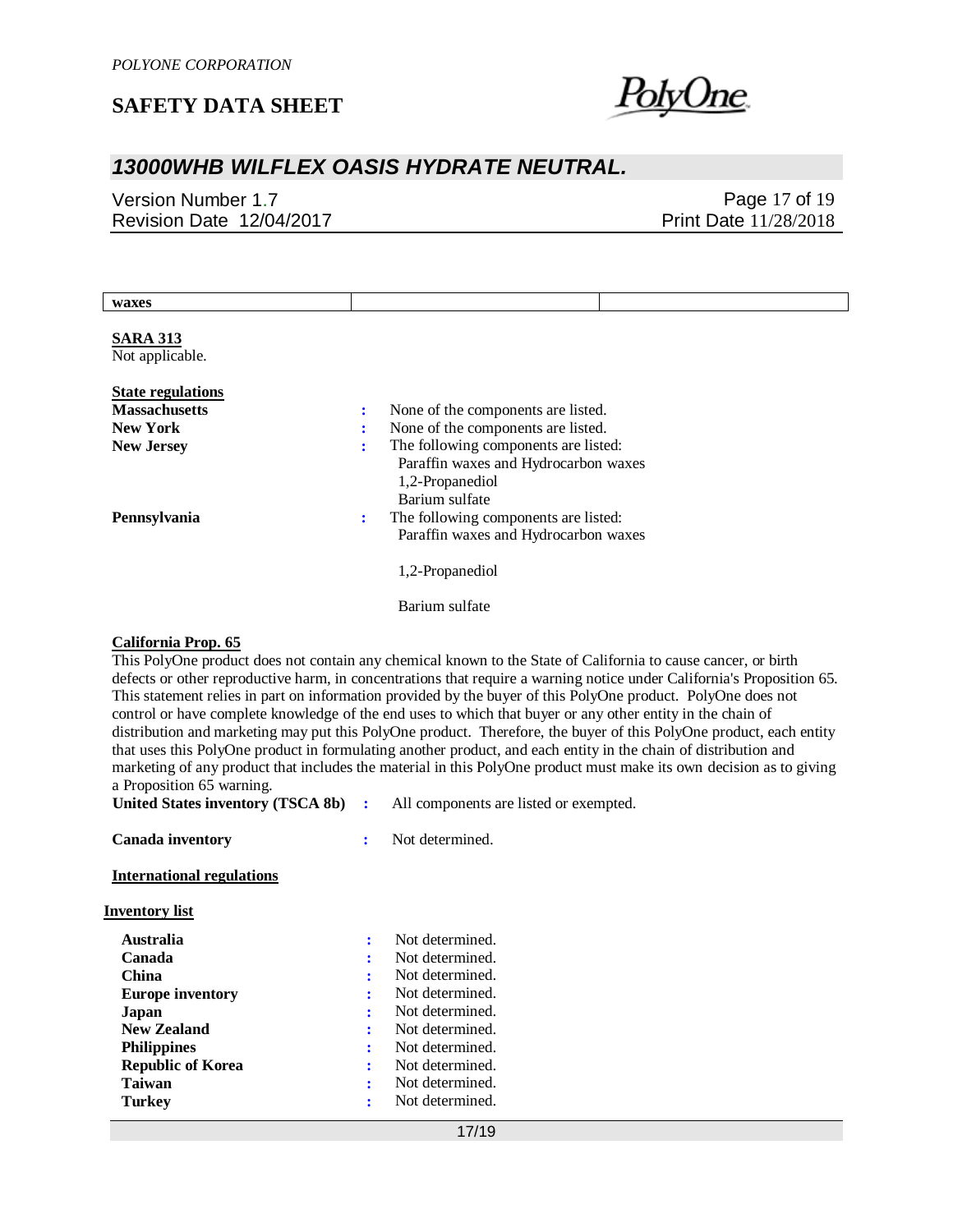

## *13000WHB WILFLEX OASIS HYDRATE NEUTRAL.*

Version Number 1.7 Revision Date 12/04/2017

Page 18 of 19 Print Date 11/28/2018

**United States :** All components are listed or exempted.

# **Section 16. Other information**

**Hazardous Material Information System (U.S.A.)**

| <b>Health</b>           |  |
|-------------------------|--|
| Flammability            |  |
| <b>Physical hazards</b> |  |
|                         |  |

**Caution: HMIS® ratings are based on a 0-4 rating scale, with 0 representing minimal hazards or risks, and 4 representing significant hazards or risks. Although HMIS® ratings and the associated label are not required on SDSs or products leaving a facility under 29 CFR 1910.1200, the preparer may choose to provide them. HMIS® ratings are to be used with a fully implemented HMIS® program. HMIS® is a registered trademark and service mark of the American Coatings Association, Inc.**

**The customer is responsible for determining the PPE code for this material. For more information on HMIS® Personal Protective Equipment (PPE) codes, consult the HMIS® Implementation Manual. History**

| Date of printing               | 11/28/2018                                                                       |
|--------------------------------|----------------------------------------------------------------------------------|
| Date of issue/Date of revision | 12/04/2017                                                                       |
| Date of previous issue         | 08/23/2017                                                                       |
| <b>Version</b>                 | 1.7                                                                              |
| <b>Key to abbreviations</b>    | $ATE = Acute Toxicity Estimate$                                                  |
|                                | $BCF = Bioconcentration Factor$                                                  |
|                                | $\overline{GHS}$ = Globally Harmonized System of Classification and Labelling of |
|                                | <b>Chemicals</b>                                                                 |
|                                | $IATA = International Air Transport Association$                                 |
|                                | $\text{IRC}$ = Intermediate Bulk Container                                       |
|                                | $IMDG = International\,$ Maritime Dangerous Goods                                |
|                                | $LogPow = logarithm$ of the octanol/water partition coefficient                  |
|                                | $MARPOL = International Convention for the Prevention of Pollution From$         |
|                                | Ships, 1973 as modified by the Protocol of 1978. ("Marpol" $=$ marine            |
|                                | pollution)                                                                       |
|                                | $UN = United Nations$                                                            |
| <b>References</b>              | Not available.                                                                   |

#### **Notice to reader**

**To the best of our knowledge, the information contained herein is accurate. However, neither the abovenamed supplier, nor any of its subsidiaries, assumes any liability whatsoever for the accuracy or completeness of the information contained herein. Final determination of suitability of any material is the sole responsibility of the user. All materials may present unknown hazards and should be used with caution. Although certain hazards are described herein, we cannot guarantee that these are the only hazards that**